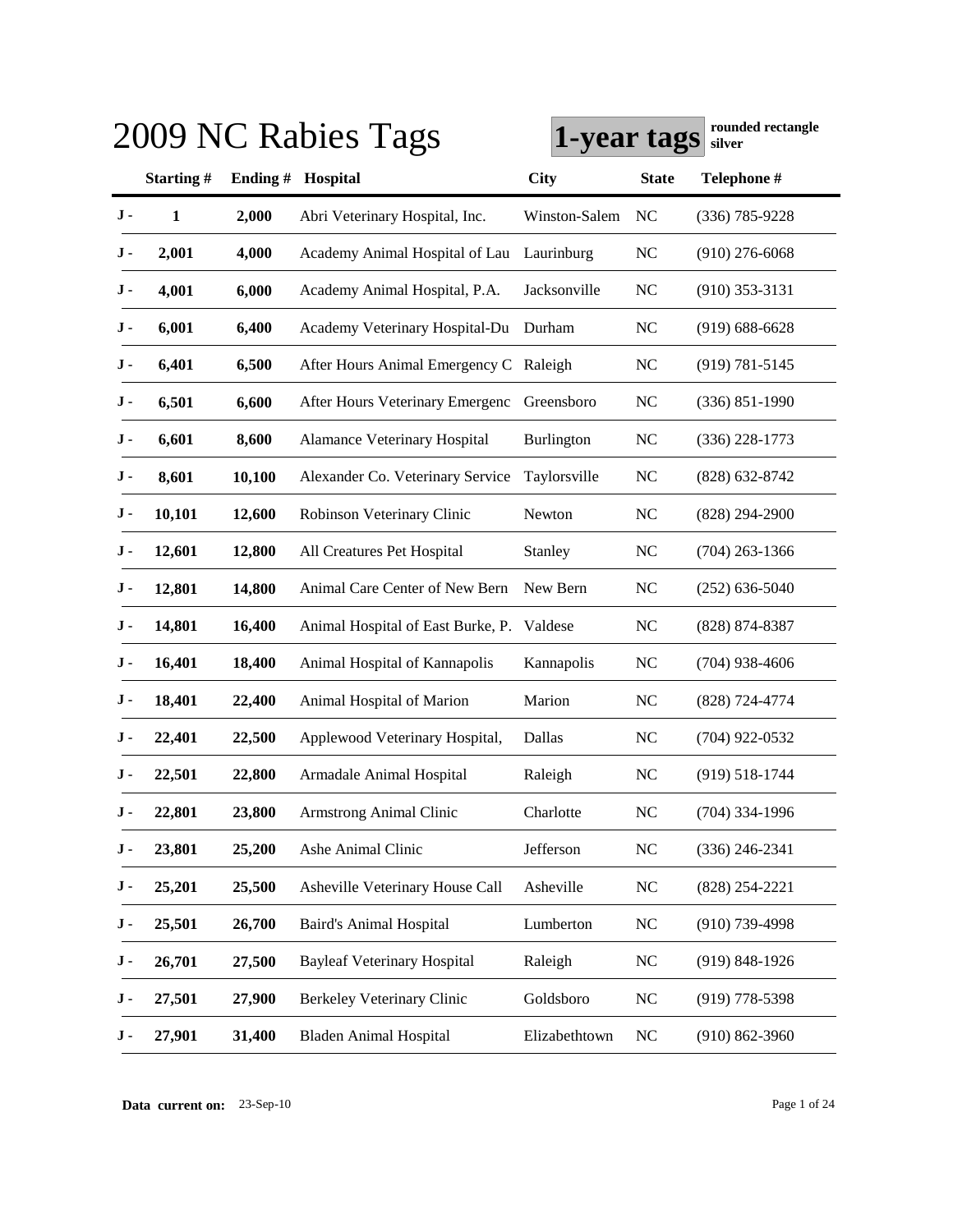|     |           |          | 2009 NC Rabies Tags                         | 1-year tags       |                | rounded rectangle<br>silver |
|-----|-----------|----------|---------------------------------------------|-------------------|----------------|-----------------------------|
|     | Starting# | Ending # | Hospital                                    | <b>City</b>       | <b>State</b>   | Telephone #                 |
| J - | 31,401    | 31,700   | Blue Ridge Veterinary Clinic                | <b>Banner Elk</b> | <b>NC</b>      | $(828)$ 963-6641            |
| J - | 31,701    | 32,200   | <b>Boulevard Animal Hospital</b>            | Raleigh           | <b>NC</b>      | $(919)$ 828-7468            |
| J - | 32,201    | 32,300   | Brentwood Veterinary Center, P.             | Wilson            | N <sub>C</sub> | $(252)$ 243-6252            |
| J - | 32,301    | 33,900   | Brookwood Veterinary Clinic, P.             | Raleigh           | N <sub>C</sub> | $(919)$ 779-2940            |
| J - | 33,901    | 35,600   | <b>Burke Animal Clinic</b>                  | Morganton         | <b>NC</b>      | $(828)$ 437-0481            |
| J - | 34,601    | 34,900   | <b>Butner Veterinary Clinic</b>             | <b>Butner</b>     | <b>NC</b>      | $(919) 575 - 6210$          |
| J - | 34,901    | 35,100   | Carolina Cat Clinic                         | Gastonia          | <b>NC</b>      | $(704)$ 865-5554            |
| J - | 35,101    | 37,800   | Carrboro Plaza Veterinary Clinic,           | Carrboro          | <b>NC</b>      | $(919)$ 929-0031            |
| J - | 37,801    | 38,000   | Cary Veterinary Hospital                    | Cary              | <b>NC</b>      | $(919)$ 469-0947            |
| J - | 38,001    | 40,000   | <b>Caswell Veterinary Service</b>           | Yanceyville       | <b>NC</b>      | $(336) 694 - 6321$          |
| J - | 40,001    | 40,200   | Catawba Heights Animal Hospital Belmont     |                   | <b>NC</b>      | $(704)$ 827-0616            |
| J - | 40,201    | 40,700   | Central Animal Hospital                     | Fayetteville      | <b>NC</b>      | $(910)$ 484-5104            |
| J - | 40,701    | 41,700   | China Grove Animal Hospital                 | China Grove       | <b>NC</b>      | $(704)$ 857-1017            |
| J - | 41,701    | 43,700   | Chowan Animal Hospital-NO RE                | Edenton           | <b>NC</b>      | $(252)$ 482-4113            |
| J - | 43,701    | 44,700   | Clear Creek Animal Hospital, P.A Charlotte  |                   | <b>NC</b>      | $(704)$ 537-8405            |
| J - | 44,701    | 45,500   | Companion Animal Hospital, Inc.             | Shallotte         | N <sub>C</sub> | $(910)$ 754-7282            |
| J - | 45,501    | 46,700   | Countryside Pet Hospital                    | Conover           | <b>NC</b>      | $(828)$ 465-7387            |
| J - | 46,701    | 46,900   | Dr Melissa Matthews                         | Vale              | NC             | $(828) 638 - 6700$          |
| J - | 46,901    | 47,000   | Piedmont Equine Mobile Veterin              | Marshville        | NC             | $(704)$ 989-3933            |
| J - | 47,001    | 47,500   | Monroe Animal Hospital, P.A.                | Monroe            | NC             | $(704)$ 289-5242            |
| J - | 47,501    | 48,500   | SPCA of the Triad                           | Greensboro        | NC             | $(336)$ 375-3222            |
| J - | 48,501    | 49,500   | Guilford Co Env Health, Attn Bev Greensboro |                   | NC             | $(336) 641 - 4459$          |
| J - | 49,501    | 49,600   | Dr. Wrenn Mathis                            | Clinton           | $\rm NC$       | $(910)$ 385-4873            |

**Data current on:** 23-Sep-10 Page 2 of 24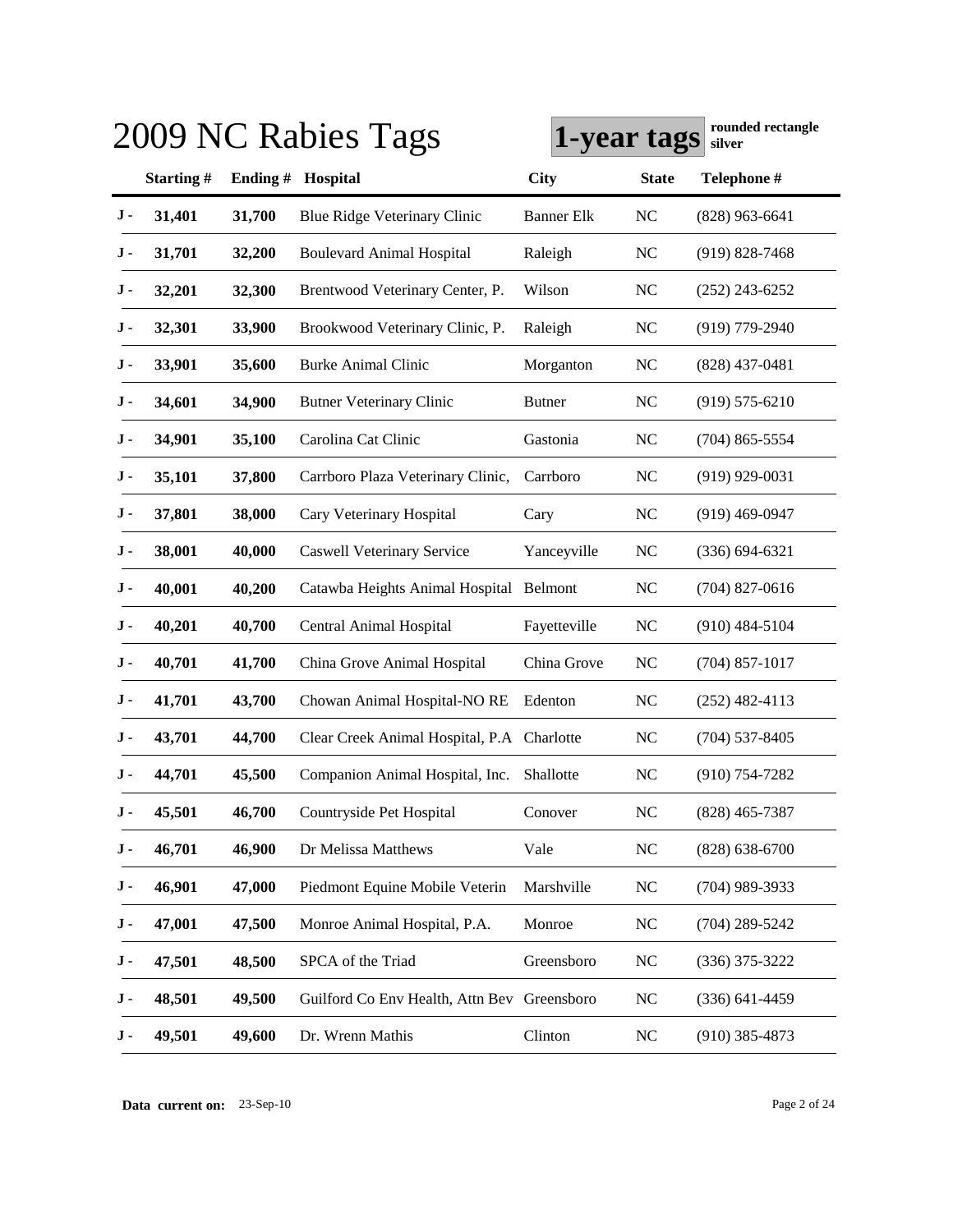|     |           |         | 2009 NC Rabies Tags                       | 1-year tags |                | rounded rectangle<br>silver |
|-----|-----------|---------|-------------------------------------------|-------------|----------------|-----------------------------|
|     | Starting# | Ending# | Hospital                                  | <b>City</b> | <b>State</b>   | Telephone #                 |
| J-  | 49,601    | 49,900  | Banfield, Pet Hospital Asheville #        | Asheville   | <b>NC</b>      | $(828)$ 298-1800            |
| J - | 49,901    | 50,000  | The Country Vet Shop                      | Waxhaw      | <b>NC</b>      | $(704)$ 243-2410            |
| J - | 50,001    | 52,000  | Animal Center of Moore County             | Carthage    | <b>NC</b>      | $(910)$ 947-2858            |
| J - | 52,001    | 52,400  | Banfield Pet Hospital of Arden #1         | Arden       | <b>NC</b>      | $(828) 681 - 0519$          |
| J - | 52,401    | 53,100  | Animal Hospital                           | Whiteville  | N <sub>C</sub> | $(910) 642 - 3221$          |
| J - | 53,101    | 54,800  | Bowman Animal Clinic, Inc.                | Raleigh     | <b>NC</b>      | $(919)$ 847-6216            |
| J - | 54,801    | 55,000  | Matthews Mobile Vet Service               | Hickory     | <b>NC</b>      | $(828)$ 308-8512            |
| J - | 55,001    | 55,500  | Cat Clinic of Cary                        | Cary        | N <sub>C</sub> | $(919)$ 469-9000            |
| J - | 55,501    | 55,800  | <b>Bullock Animal Clinic</b>              | New Bern    | <b>NC</b>      | $(252)$ 637-6161            |
| J - | 55,801    | 56,000  | Woodlawn Animal Hospital, P.A.            | Charlotte   | <b>NC</b>      | $(704)$ 523-3576            |
| J - | 56,001    | 56,300  | SPCA of Wake County                       | Raleigh     | <b>NC</b>      | $(919)$ 772-2326            |
| J - | 56,301    | 56,500  | Western Wake Veterinary Service Apex      |             | <b>NC</b>      | $(919)$ 362-1344            |
| J - | 56,501    | 57,500  | Humane Society Spay/Neuter                | Charlotte   | <b>NC</b>      | $(704)$ 333-4130            |
| J - | 57,501    | 59,000  | Craven Animal Hospital, P.A.              | New Bern    | <b>NC</b>      | $(252)$ 637-4541            |
| J - | 59,001    | 59,300  | Crossroads Animal Hospital, P.A. Dallas   |             | <b>NC</b>      | $(704)$ 922-7607            |
| J - | 59,301    | 60,000  | Crossroads Veterinary Hospital, P Raleigh |             | N <sub>C</sub> | $(919) 851 - 8979$          |
| J-  | 60,001    | 60,400  | Dixie Trail Animal Clinic, Inc.           | Raleigh     | <b>NC</b>      | $(919) 781 - 5977$          |
| J - | 60,401    | 60,600  | Dr Bradlers' Animal House Calls           | Hampstead   | <b>NC</b>      | $(910) 686 - 4806$          |
| J-  | 60,601    | 61,200  | Durham Animal Hospital NO RE              | Durham      | <b>NC</b>      | $(919)$ 471-1579            |
| J - | 61,201    | 62,900  | East Bend Animal Clinic                   | East Bend   | NC             | $(336) 699 - 8344$          |
| J - | 62,901    | 63,200  | Fairview Animal Hospital, P.A.            | Fairview    | <b>NC</b>      | $(828)$ 628-3557            |
| J - | 63,201    | 64,200  | Falconbridge Animal Hospital              | Chapel Hill | <b>NC</b>      | $(919)$ 403-5591            |
| J - | 64,201    | 65,500  | Falls Village Veterinary Hospital         | Raleigh     | <b>NC</b>      | $(919) 847 - 0141$          |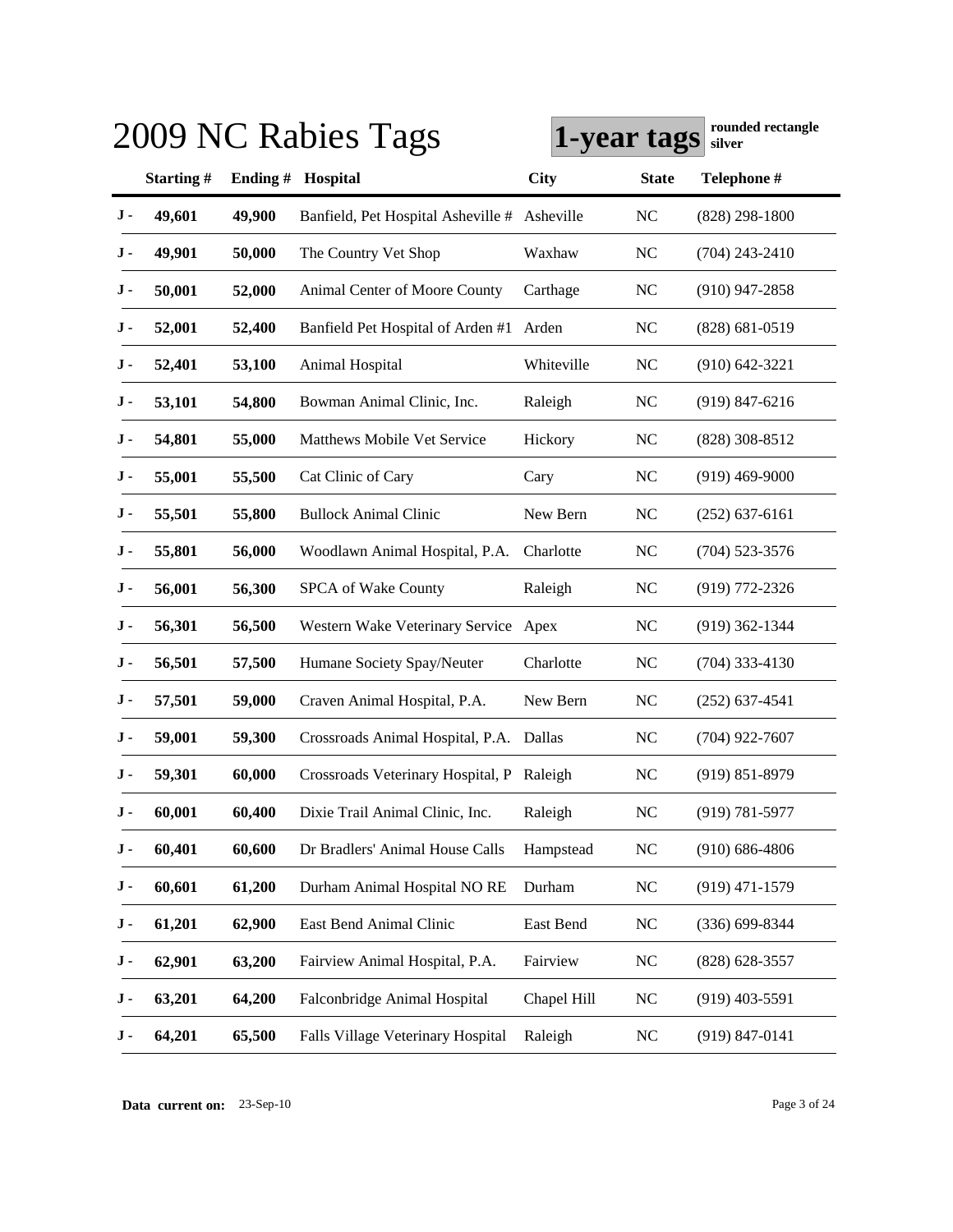|     | rounded rectangle<br>2009 NC Rabies Tags<br>1-year tags<br>silver |          |                                              |                |                |                    |  |  |  |
|-----|-------------------------------------------------------------------|----------|----------------------------------------------|----------------|----------------|--------------------|--|--|--|
|     | Starting#                                                         | Ending # | Hospital                                     | City           | <b>State</b>   | Telephone #        |  |  |  |
| J-  | 65,501                                                            | 65,800   | Fisher Veterinary Hospital, PA               | Raleigh        | <b>NC</b>      | $(919) 790 - 0412$ |  |  |  |
| J - | 65,801                                                            | 68,800   | Foster Animal Hospital, P.A.                 | Concord        | <b>NC</b>      | $(704) 786 - 0104$ |  |  |  |
| J - | 68,801                                                            | 69,000   | Four Paws Animal Clinic, Inc.                | Chapel Hill    | <b>NC</b>      | $(919)$ 942-1788   |  |  |  |
| J - | 69,001                                                            | 73,000   | <b>Fuquay Veterinary Hospital</b>            | Fuquay-Varina  | N <sub>C</sub> | $(919) 552 - 7200$ |  |  |  |
| J - | 73,001                                                            | 73,200   | <b>Gaston Veterinary Hospital Assoc</b>      | Gastonia       | <b>NC</b>      | $(704)$ 864-5739   |  |  |  |
| J - | 73,201                                                            | 74,400   | Care First Animal Hospital at Gle            | Raleigh        | <b>NC</b>      | $(919) 783 - 7387$ |  |  |  |
| J - | 74,401                                                            | 74,500   | Greater Charlotte Mobile Veterin             | Charlotte      | <b>NC</b>      | $(704)$ 522-0677   |  |  |  |
| J - | 74,501                                                            | 75,600   | Harmony Heights Animal Hospita Yadkinville   |                | <b>NC</b>      | $(336)$ 679-8818   |  |  |  |
| J - | 75,601                                                            | 78,100   | Havelock Animal Hospital, Inc.               | Havelock       | <b>NC</b>      | $(252)$ 447-7119   |  |  |  |
| J - | 78,101                                                            | 79,600   | Hayes Barton Animal Hospital                 | Raleigh        | <b>NC</b>      | $(919)$ 833-2666   |  |  |  |
| J - | 79,601                                                            | 80,000   | Hemlock Bluffs Animal Hospital               | Cary           | <b>NC</b>      | $(919)$ 362-1223   |  |  |  |
| J - | 80,001                                                            | 80,800   | Hickory Grove Animal Hospital                | Charlotte      | <b>NC</b>      | $(704)$ 563-5858   |  |  |  |
| J - | 80,801                                                            | 81,800   | Highlands-Cashiers Animal Clinic Highlands   |                | <b>NC</b>      | $(828) 526 - 5206$ |  |  |  |
| J - | 81,801                                                            | 82,800   | Hillsborough Veterinary Clinic               | Hillsborough   | <b>NC</b>      | $(919) 732 - 9969$ |  |  |  |
| J - | 82,801                                                            | 82,900   | House Call Practice For Pets                 | Raleigh        | <b>NC</b>      | $(919) 874 - 7406$ |  |  |  |
| J - | 82,901                                                            | 84,400   | Indian Trail Animal Hospital                 | Indian Trail   | N <sub>C</sub> | $(704)$ 821-7040   |  |  |  |
| J-  | 84,401                                                            | 84,500   | Institute Mobile Veterinary Servic La Grange |                | <b>NC</b>      | $(252) 566 - 5041$ |  |  |  |
| J - | 84,501                                                            | 86,000   | Johnston Animal Hospital PC                  | Smithfield     | NC             | $(919)$ 934-3511   |  |  |  |
| J-  | 86,001                                                            | 90,500   | Jordan Veterinary Hospital                   | Lexington      | <b>NC</b>      | $(336)$ 249-3991   |  |  |  |
| J - | 90,501                                                            | 91,500   | Lake Norman Animal Hospital, P. Mooresville  |                | NC             | $(704)$ 664-7387   |  |  |  |
| J - | 91,501                                                            | 92,400   | Lake Pine Animal Hospital                    | Apex           | NC             | $(919)$ 380-1157   |  |  |  |
| J - | 92,401                                                            | 93,200   | Lake Wheeler Veterinary Hospita              | Raleigh        | NC             | $(919) 829 - 5511$ |  |  |  |
| J - | 93,201                                                            | 95,200   | Lannon's Animal Hospital                     | Elizabeth City | <b>NC</b>      | $(252)$ 335-7708   |  |  |  |

**Data current on:** 23-Sep-10 Page 4 of 24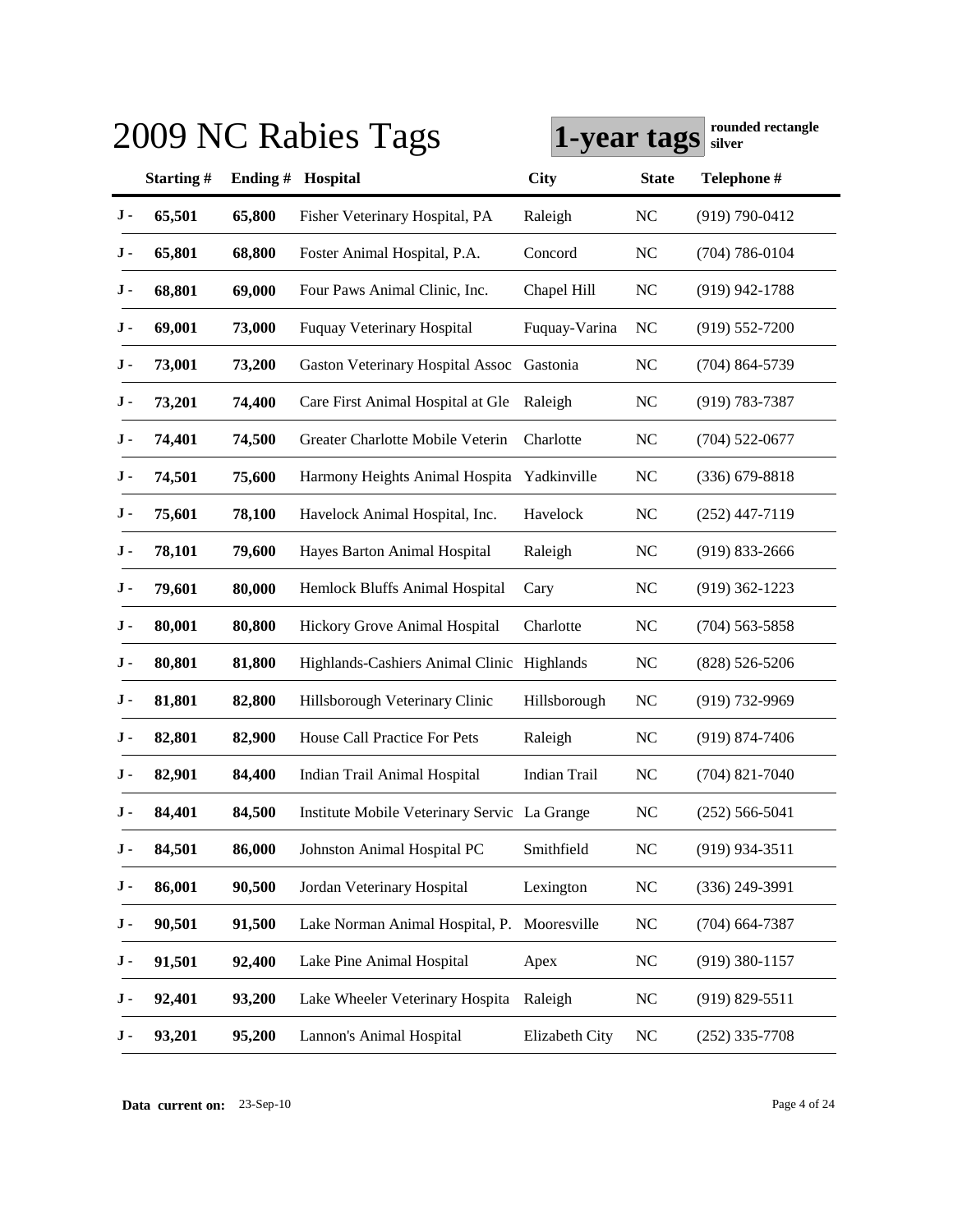|     |           |          | 2009 NC Rabies Tags                          | 1-year tags   |                | rounded rectangle<br>silver |
|-----|-----------|----------|----------------------------------------------|---------------|----------------|-----------------------------|
|     | Starting# | Ending # | Hospital                                     | <b>City</b>   | <b>State</b>   | Telephone #                 |
| J - | 95,201    | 95,300   | Large Animal Medicine and Surg               | Salisbury     | <b>NC</b>      | $(704)$ 637-0546            |
| J - | 95,301    | 95,800   | Leesville Animal Hospital                    | Raleigh       | <b>NC</b>      | $(919) 870 - 7000$          |
| J - | 95,801    | 96,900   | Legion Road Animal Clinic                    | Chapel Hill   | <b>NC</b>      | $(919)$ 933-3331            |
| J - | 96,901    | 98,100   | Lenoir Veterinary Hospital                   | Lenoir        | <b>NC</b>      | $(828)$ 728-6713            |
| J - | 98,101    | 99,100   | Lewis Veterinary Clinic, P.A.                | Stoneville    | <b>NC</b>      | $(336)$ 623-1953            |
| J - | 99,101    | 99,200   | Lineberger Veterinary Hospital               | Gastonia      | <b>NC</b>      | $(704)$ 824-8451            |
| J - | 99,201    | 99,300   | <b>Livestock Veterinary Services</b>         | Kinston       | <b>NC</b>      | $(252)$ 527-4960            |
| J - | 99,301    | 100,800  | Long Animal Hospital                         | Charlotte     | <b>NC</b>      | $(704)$ 523-2996            |
| J - | 100,801   | 100,900  | Maiden Equine Hospital                       | Maiden        | <b>NC</b>      | $(828)$ 428-8093            |
| J - | 100,901   | 102,900  | <b>Matthews Animal Clinic</b>                | Matthews      | <b>NC</b>      | $(704)$ 847-9856            |
| J - | 102,901   | 104,400  | Mills River Animal Clinic                    | Mills River   | N <sub>C</sub> | (828) 891-9685              |
| J - | 104,401   | 106,400  | Mint Hill Animal Hospital, P.A.              | Mint Hill     | <b>NC</b>      | $(704)$ 545-3422            |
| J - | 106,401   | 107,900  | Monroe Road Animal Hospital, P. Charlotte    |               | <b>NC</b>      | $(704)$ 333-3336            |
| J - | 107,901   | 109,200  | Mooresville Animal Hospital, P.A Mooresville |               | <b>NC</b>      | $(704)$ 664-4087            |
| J - | 109,201   | 109,900  | Morehead Animal Hospital, P.A.               | Morehead City | <b>NC</b>      | $(252)$ 726-0181            |
| J - | 109,901   | 110,900  | Morganton Animal Clinic                      | Morganton     | N <sub>C</sub> | $(828)$ 433-9265            |
| J - | 110,901   | 112,901  | Neuse Veterinary Clinic                      | New Bern      | <b>NC</b>      | $(252)$ 637-7128            |
| J - | 112,901   | 114,400  | Newton Veterinary Clinic                     | Newton        | NC             | $(828)$ 464-5020            |
| J - | 114,401   | 114,800  | Nicks Veterinary Hospital, P.A.              | Charlotte     | <b>NC</b>      | $(704)$ 523-8015            |
| J - | 114,801   | 116,600  | North Paw Animal Hospital, Inc.              | Durham        | <b>NC</b>      | $(919)$ 471-1471            |
| J - | 116,601   | 117,100  | North Wayne Animal Hospital                  | Pikeville     | NC             | $(919)$ 242-6044            |
| J - | 117,101   | 117,600  | Northwoods Animal Hospital of                | Cary          | N <sub>C</sub> | $(919)$ 481-2987            |
| J - | 117,601   | 118,000  | Oak Grove Animal Hospital                    | Durham        | <b>NC</b>      | $(919) 598 - 0001$          |

**Data current on:** 23-Sep-10 Page 5 of 24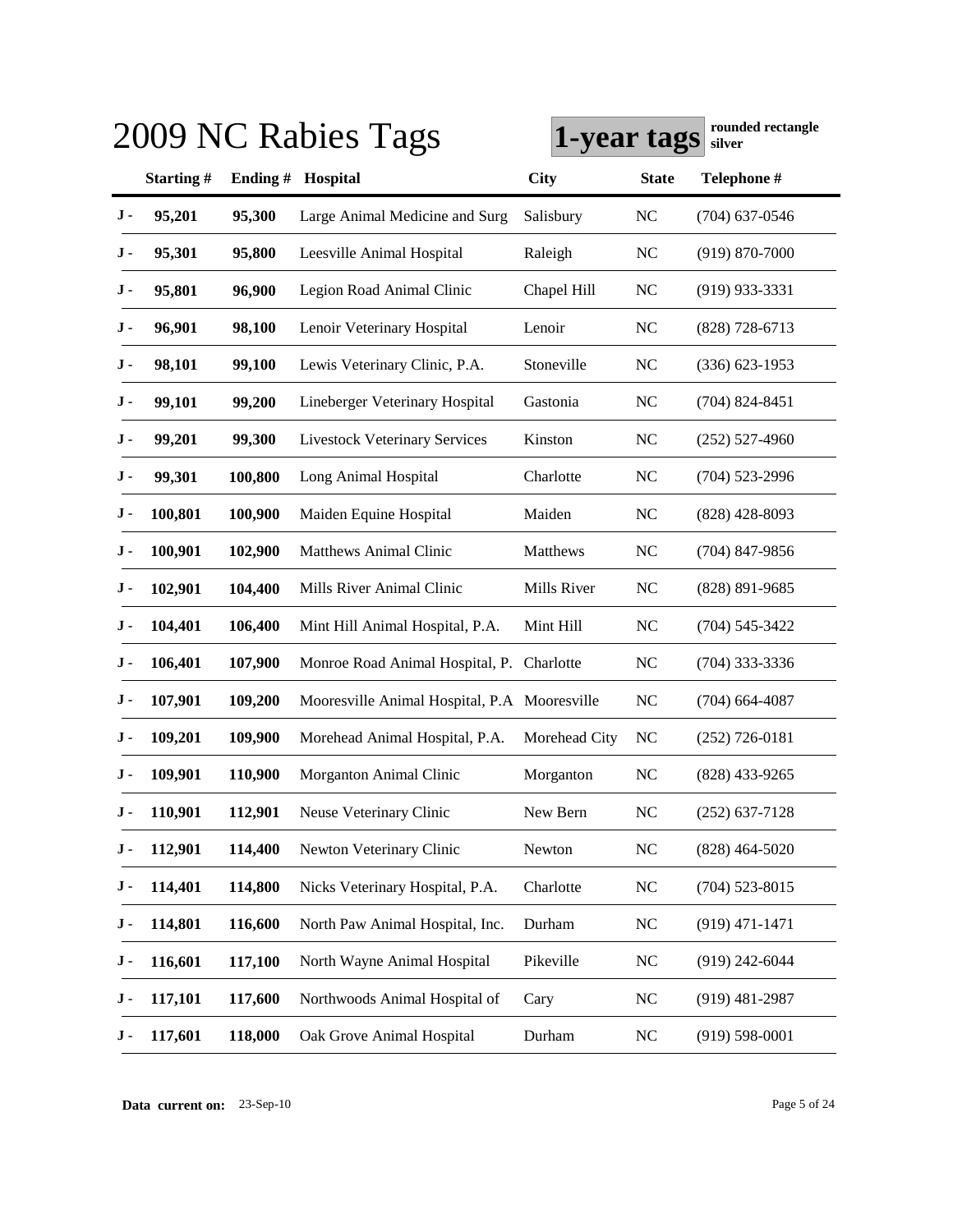|     | rounded rectangle<br>2009 NC Rabies Tags<br>1-year tags<br>silver |         |                                   |                |                |                    |  |  |  |
|-----|-------------------------------------------------------------------|---------|-----------------------------------|----------------|----------------|--------------------|--|--|--|
|     | Starting#                                                         | Ending# | Hospital                          | <b>City</b>    | <b>State</b>   | Telephone #        |  |  |  |
| J - | 118,001                                                           | 118,600 | Onslow Animal Hospital, Inc.      | Jacksonville   | <b>NC</b>      | $(910)$ 347-1219   |  |  |  |
| J - | 118,601                                                           | 118,800 | Oriental Pet Clinic               | Oriental       | <b>NC</b>      | $(252)$ 249-2775   |  |  |  |
| J - | 118,801                                                           | 121,200 | Pamlico Animal Hospital           | Washington     | <b>NC</b>      | $(252)$ 946-2834   |  |  |  |
| J - | 121,201                                                           | 121,600 | Park Cedar Animal Hospital, P.A.  | Charlotte      | <b>NC</b>      | $(704)$ 541-3022   |  |  |  |
| J - | 121,601                                                           | 122,100 | Parkwood Animal Hospital          | Durham         | N <sub>C</sub> | $(919) 544 - 7711$ |  |  |  |
| J - | 122,101                                                           | 125,100 | Pasquotank Animal Hospital        | Elizabeth City | <b>NC</b>      | $(252)$ 264-3371   |  |  |  |
| J - | 125,101                                                           | 127,100 | Peachtree Veterinary Hospital     | Murphy         | <b>NC</b>      | (828) 837-2396     |  |  |  |
| J - | 127,101                                                           | 131,100 | Pembroke Veterinary Hospital      | Pembroke       | NC             | $(910)$ 521-3431   |  |  |  |
| J - | 129,101                                                           | 129,800 | <b>Community Animal Hospital</b>  | Wendell        | <b>NC</b>      | $(919)$ 365-6302   |  |  |  |
| J - | 129,801                                                           | 130,100 | Northwest Animal Hospital         | Oak Ridge      | <b>NC</b>      | $(336)$ 643-8984   |  |  |  |
| J - | 130,101                                                           | 130,800 | Animal Care Hospital of Matthew   | Matthews       | <b>NC</b>      | $(704)$ 847-3647   |  |  |  |
| J - | 130,801                                                           | 131,100 | Randolph County Animal Control    | Asheboro       | <b>NC</b>      | $(336) 683 - 8235$ |  |  |  |
| J - | 131,101                                                           | 131,600 | Pet-Vet House Call Practice, P.A. | Raleigh        | <b>NC</b>      | $(919) 676 - 3130$ |  |  |  |
| J - | 131,601                                                           | 132,200 | Piedmont Veterinary Clinic        | Hillsborough   | <b>NC</b>      | $(919) 732 - 2569$ |  |  |  |
| J - | 132,201                                                           | 132,400 | Pine Hollow Animal Hospital       | Warrenton      | <b>NC</b>      | $(252)$ 257-3833   |  |  |  |
| J - | 132,401                                                           | 132,900 | <b>Plantation Animal Hospital</b> | Matthews       | <b>NC</b>      | $(704)$ 841-2225   |  |  |  |
| J - | 132,901                                                           | 134,400 | Bahama Road Veterinary Hospita    | Bahama         | <b>NC</b>      | $(919)$ 471-4103   |  |  |  |
| J - | 134,401                                                           | 135,700 | Raleigh Cat Clinic                | Raleigh        | NC             | $(919) 518 - 8013$ |  |  |  |
| J - | 135,701                                                           | 136,200 | Redwood Animal Hospital           | Asheville      | NC             | $(828)$ 298-1846   |  |  |  |
| J - | 136,201                                                           | 136,300 | Rocky Creek Veterinary Service,   | Olin           | NC             | $(704) 546 - 2210$ |  |  |  |
| J - | 136,301                                                           | 136,900 | Sardis Animal Clinic              | Charlotte      | NC             | $(704)$ 847-4796   |  |  |  |
| J - | 136,901                                                           | 138,400 | Sharon Lakes Animal Hospital, P.  | Charlotte      | NC             | $(704) 552 - 0647$ |  |  |  |
| J - | 138,401                                                           | 138,700 | Six Forks Animal Hospital         | Raleigh        | $\rm NC$       | $(919)$ 847-5854   |  |  |  |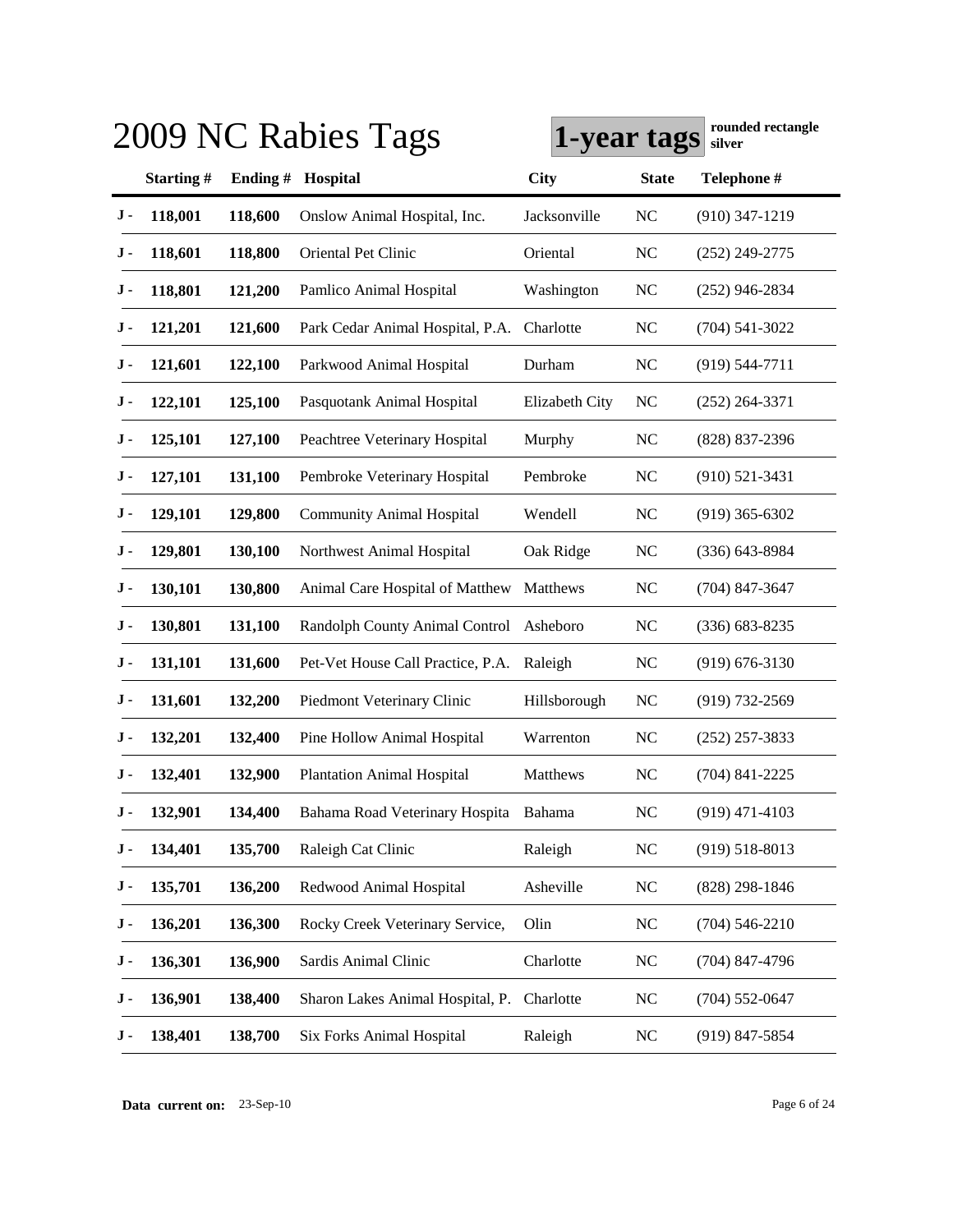|           |           |          | 2009 NC Rabies Tags                            | 1-year tags        |                | rounded rectangle<br>silver |
|-----------|-----------|----------|------------------------------------------------|--------------------|----------------|-----------------------------|
|           | Starting# | Ending # | Hospital                                       | <b>City</b>        | <b>State</b>   | Telephone #                 |
| J -       | 138,701   | 141,200  | Southeastern Veterinary Hospital,              | Lumberton          | <b>NC</b>      | $(910)$ 739-9411            |
| J -       | 141,201   | 141,300  | Statesville Bovine & Equine Clini Statesville  |                    | <b>NC</b>      | $(704)$ 873-1743            |
| J -       | 141,301   | 142,800  | Steele Creek Animal Hospital, Inc Charlotte    |                    | <b>NC</b>      | $(704)$ 588-4400            |
| J -       | 142,801   | 143,700  | Tar River Animal Hospital                      | Washington         | <b>NC</b>      | $(252)$ 946-2417            |
| J -       | 143,701   | 145,700  | Tar River Veterinary Hospital                  | Franklinton        | <b>NC</b>      | $(919)$ 494-5500            |
| J -       | 145,701   | 145,900  | The Carolinas Animal Hospital                  | Charlotte          | <b>NC</b>      | $(704)$ 588-9788            |
| J -       | 145,901   | 147,400  | Thomasville Veterinary Hospital,               | Thomasville        | N <sub>C</sub> | $(336)$ 475-9119            |
| J -       | 147,401   | 149,300  | Timberlyne Animal Clinic, Inc.                 | Chapel Hill        | <b>NC</b>      | $(919)$ 968-3047            |
| J -       | 149,301   | 150,300  | <b>Topsail Animal Hospital</b>                 | Hampstead          | <b>NC</b>      | $(910)$ 270-4401            |
| J -       | 150,301   | 151,300  | <b>Tower Animal Hospital</b>                   | Raleigh            | <b>NC</b>      | $(919)$ 231-8030            |
| J -       | 151,301   | 151,400  | Triangle Veterinary Emergency C                | Durham             | <b>NC</b>      | $(919)$ 489-0615            |
| J -       | 151,401   | 151,600  | Veterinary Home Services SOLD                  | Raleigh            | <b>NC</b>      | $(919)$ 847-2255            |
| J -       | 151,601   | 152,000  | Veterinary House Calls of Hickor               | Hickory            | <b>NC</b>      | $(828)$ 345-1998            |
| J -       | 152,001   | 153,100  | Viewmont Animal Clinic                         | Hickory            | <b>NC</b>      | $(828)$ 328-2448            |
| J -       | 153,101   | 154,100  | Wake Forest Animal Hospital                    | <b>Wake Forest</b> | <b>NC</b>      | $(919) 556 - 1000$          |
| J -       | 154,101   | 155,300  | Watauga Veterinary Hospital                    | Boone              | N <sub>C</sub> | $(828)$ 297-3300            |
| J -       | 155,301   | 157,300  | Waxhaw Animal Hospital                         | Waxhaw             | <b>NC</b>      | $(704)$ 843-2269            |
| J -       | 157,301   | 157,800  | Weaverville Animal Clinic                      | Weaverville        | <b>NC</b>      | $(828)$ 658-2431            |
| $\bf J$ - | 157,801   | 159,800  | West Hills Veterinary Centre, Inc. Henderson   |                    | <b>NC</b>      | $(252)$ 438-7163            |
| J -       | 159,801   | 160,200  | Westside Animal Hospital                       | Durham             | <b>NC</b>      | $(919)$ 383-5578            |
| J -       | 160,201   | 160,300  | Wilkinson Animal Hospital, P.A.                | Gastonia           | <b>NC</b>      | $(704)$ 824-9876            |
| J -       | 160,301   | 161,800  | Timbercreek Veterinary Hospital                | Jonesville         | <b>NC</b>      | $(336)$ 526-6013            |
| J -       | 161,801   | 163,300  | Lake Hickory Veterinary Hospital Granite Falls |                    | <b>NC</b>      | $(828)$ 396-7002            |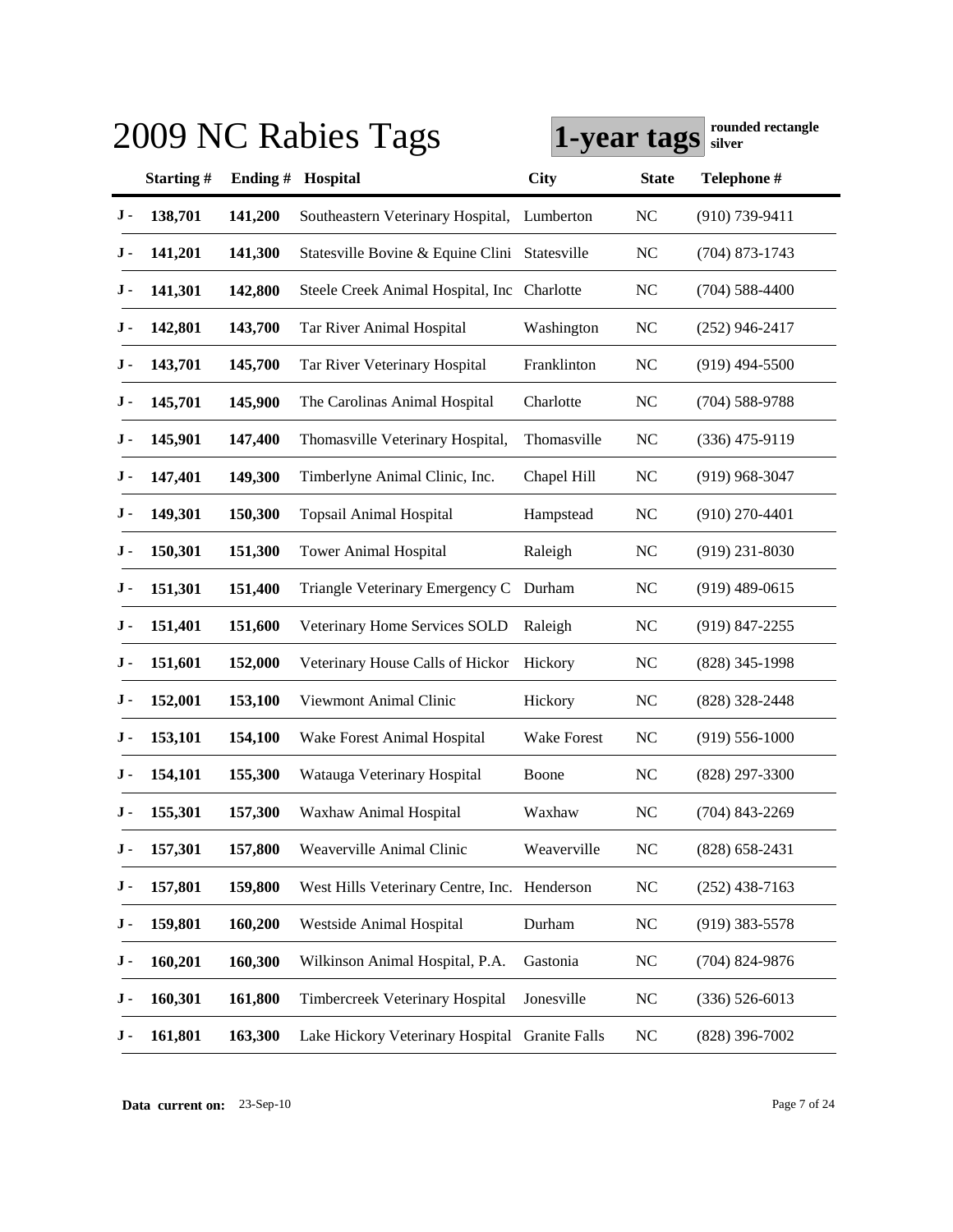|     |           |          | 2009 NC Rabies Tags                            | 1-year tags       |                | rounded rectangle<br>silver |
|-----|-----------|----------|------------------------------------------------|-------------------|----------------|-----------------------------|
|     | Starting# | Ending # | Hospital                                       | City              | <b>State</b>   | Telephone #                 |
| J-  | 163,301   | 163,400  | Veterinary Spec Hospital of the C              | Cary              | <b>NC</b>      | $(919)$ 233-4911            |
| J - | 163,401   | 164,400  | Leonard-Sykes Hospital For Pets                | Wilmington        | <b>NC</b>      | $(910)$ 791-8426            |
| J - | 164,401   | 165,600  | <b>Atrium Animal Hospital</b>                  | Charlotte         | <b>NC</b>      | $(704) 542 - 2000$          |
| J - | 165,601   | 166,100  | Hight Veterinary Hospital, P.A.                | Charlotte         | <b>NC</b>      | $(704)$ 595-9377            |
| J - | 166,101   | 166,800  | <b>Creature Comforts Animal Hospit</b>         | Cary              | <b>NC</b>      | $(919)$ 387-3435            |
| J - | 166,801   | 167,700  | Durant Road Animal Hospital &                  | Raleigh           | <b>NC</b>      | $(919)$ 847-5533            |
| J - | 167,701   | 168,900  | <b>Oberlin Animal Hospital</b>                 | Raleigh           | <b>NC</b>      | $(919) 832 - 3107$          |
| J - | 168,901   | 169,000  | Bar None Mobile Veterinary Serv                | Clayton           | <b>NC</b>      | $(919)$ 772-9400            |
| J - | 169,001   | 169,200  | Flat River Veterinary Hospital                 | Rougemont         | <b>NC</b>      | $(919)$ 477-4210            |
| J - | 169,201   | 170,700  | Little Mountain Veterinary Clinic              | Denver            | <b>NC</b>      | $(704)$ 489-2444            |
| J - | 170,701   | 170,800  | Roxboro Road Veterinary Hospit                 | Durham            | <b>NC</b>      | $(919)$ 477-9711            |
| J - | 170,801   | 170,900  | NCSU, CVM, Lab Animal Resou                    | Raleigh           | <b>NC</b>      | $(919) 513 - 6280$          |
| J - | 170,901   | 171,300  | Animal Kingdom Veterinary Hos                  | Cary              | <b>NC</b>      | $(919)$ 460-9111            |
| J - | 171,301   | 171,500  | St. Francis Animal Hospital                    | Durham            | <b>NC</b>      | $(919)$ 286-2727            |
| J - | 171,501   | 172,000  | Spring Forest Animal Hospital, In              | Raleigh           | <b>NC</b>      | $(919) 878 - 7387$          |
| J - | 172,001   | 174,000  | <b>Banfield Pet Hospital Matthews</b>          | Matthews          | N <sub>C</sub> | $(704)$ 847-7001            |
| J-  | 174,001   | 175,000  | Banfield Pet Hospital Pineville # Pineville    |                   | <b>NC</b>      | $(704)$ 542-8339            |
| J - | 175,001   | 176,200  | Banfield Pet Hospital #411                     | Winston-Salem     | <b>NC</b>      | $(336)$ 765-8339            |
| J - | 176,201   | 177,300  | James Landing Veterinary Hospit                | Jamestown         | <b>NC</b>      | $(336) 852 - 9800$          |
| J - | 177,301   | 178,000  | Lake Cross Veterinary Hospital, P Huntersville |                   | <b>NC</b>      | $(704)$ 948-6300            |
| J - | 178,001   | 179,800  | Lake Country Animal Hospital                   | Roanoke Rapids NC |                | $(252)$ 308-1882            |
| J - | 179,801   | 181,800  | Cherryville Animal Hospital                    | Cherryville       | <b>NC</b>      | $(704)$ 435-5475            |
| J - | 181,801   | 182,600  | Banfield Pet Hospital Garner #59               | Garner            | <b>NC</b>      | $(919)$ 661-1926            |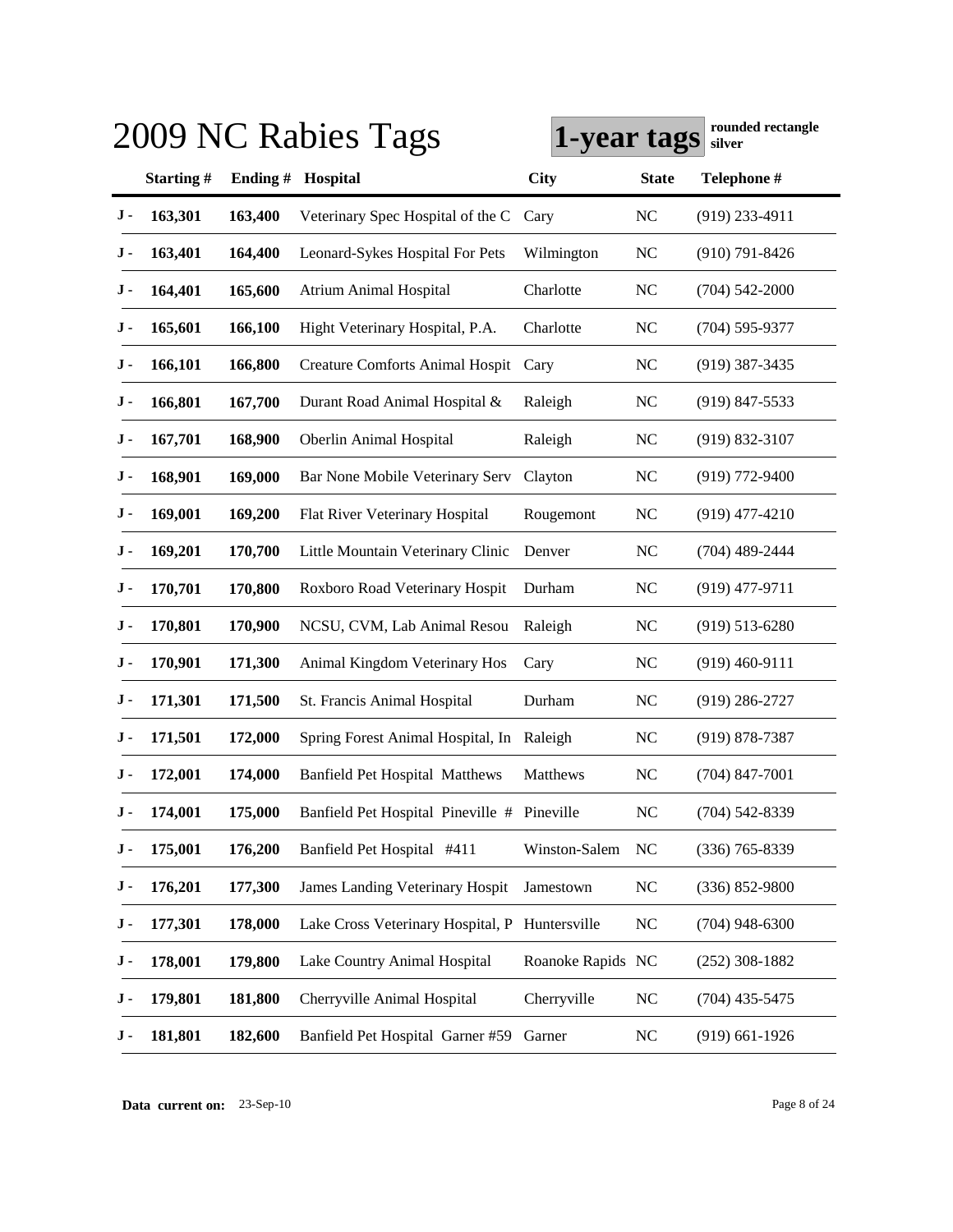|     |           |         | 2009 NC Rabies Tags                 | 1-year tags       |                | rounded rectangle<br>silver |
|-----|-----------|---------|-------------------------------------|-------------------|----------------|-----------------------------|
|     | Starting# | Ending# | Hospital                            | <b>City</b>       | <b>State</b>   | Telephone #                 |
| J-  | 182,601   | 183,600 | Goose Creek Animal Hospital         | Sunbury           | <b>NC</b>      | $(252)$ 465-4831            |
| J - | 183,601   | 183,900 | Eastridge Animal Hospital           | Gastonia          | <b>NC</b>      | $(704)$ 869-9400            |
| J - | 183,901   | 186,400 | Magnolia Animal Hospital            | Raleigh           | <b>NC</b>      | $(919) 873 - 9190$          |
| J - | 186,401   | 187,400 | Porters Neck Veterinary Hospital    | Wilmington        | <b>NC</b>      | $(910) 686 - 6297$          |
| J - | 187,401   | 188,000 | Weddington Animal Hospital          | Matthews          | <b>NC</b>      | $(704)$ 847-8466            |
| J - | 188,001   | 188,100 | Eastern Equine Veterinary Clinic    | Walstonburg       | <b>NC</b>      | $(252)$ 753-3162            |
| J - | 188,101   | 192,100 | Banfield Pet Hospital N Durham      | Durham            | <b>NC</b>      | $(919) 620 - 8142$          |
| J - | 192,101   | 192,200 | Holmes Mobile Veterinary Servic     | <b>Banner Elk</b> | <b>NC</b>      | $(828)$ 266-3959            |
| J - | 192,201   | 194,200 | <b>Stoney Creek Animal Hospital</b> | Charlotte         | <b>NC</b>      | $(704)$ 717-0616            |
| J - | 194,201   | 194,800 | Animal Hospital of Peak Plaza       | Apex              | <b>NC</b>      | $(919)$ 362-0515            |
| J - | 194,801   | 200,300 | <b>Brown Creek Animal Hospital</b>  | Polkton           | <b>NC</b>      | $(704)$ 272-5500            |
| J - | 200,301   | 200,400 | Mobile Large Animal Veterinary      | Troutman          | <b>NC</b>      | $(704)$ 528-1717            |
| J - | 200,401   | 200,800 | HillTop Animal Hospital             | Fuquay-Varina     | N <sub>C</sub> | $(919) 552 - 5232$          |
| J - | 200,801   | 201,800 | SouthPark Animal Hospital           | Charlotte         | <b>NC</b>      | $(704)$ 523-3457            |
| J - | 201,801   | 203,000 | Mebane Pet Clinic                   | Mebane            | <b>NC</b>      | $(919)$ 304-5200            |
| J - | 203,001   | 209,000 | Spay Neuter Assistance Program      | New Hill          | N <sub>C</sub> | $(919) 783 - 7627$          |
| J - | 209,001   | 209,500 | 70 West Veterinary Hospital         | Havelock          | N <sub>C</sub> | $(252)$ 447-9525            |
| J-  | 209,501   | 209,600 | Shanks Veterinary Mobile Servic     | Hickory           | $NC$           | $(828)$ 381-1341            |
| J - | 209,601   | 212,100 | Banfield Pet Hospital Charlotte #   | Charlotte         | <b>NC</b>      | $(704)$ 599-3488            |
| J - | 212,101   | 212,300 | Vet Mobile, PLLC                    | Cary              | N <sub>C</sub> | $(919)$ 467-6297            |
| J - | 212,301   | 212,400 | Mobile Vet Care of S Charlotte      | Charlotte         | NC             | $(704)$ 458-4928            |
| J - | 212,401   | 212,900 | Forest Hills Veterinary Hospital    | Wilmington        | <b>NC</b>      | $(910)$ 362-9955            |
| J - | 212,901   | 214,400 | Piedmont Comm Spay Neuter &         | Greensboro        | $\rm NC$       | $(336)$ 333-5336            |

**Data current on:** 23-Sep-10 Page 9 of 24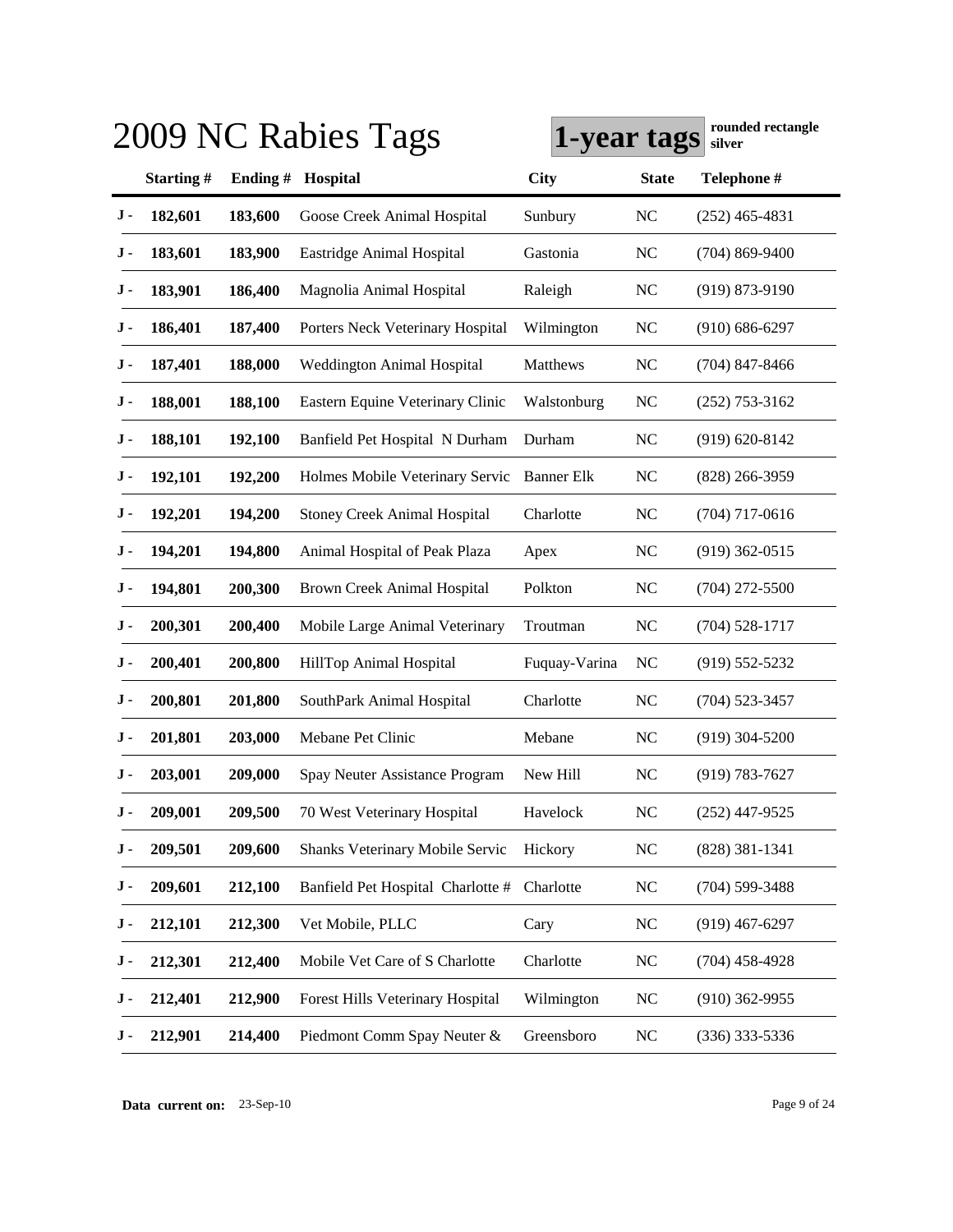|     | rounded rectangle<br>2009 NC Rabies Tags<br>1-year tags<br>silver |          |                                               |                      |              |                    |  |  |  |
|-----|-------------------------------------------------------------------|----------|-----------------------------------------------|----------------------|--------------|--------------------|--|--|--|
|     | Starting#                                                         | Ending # | Hospital                                      | <b>City</b>          | <b>State</b> | Telephone #        |  |  |  |
| J - | 214,401                                                           | 214,800  | Knightdale Community Animal H                 | Knightdale           | <b>NC</b>    | $(919)$ 261-8811   |  |  |  |
| J - | 214,801                                                           | 217,300  | Jordan Lake Animal Hospital                   | Pittsboro            | <b>NC</b>    | $(919) 542 - 5424$ |  |  |  |
| J - | 217,301                                                           | 217,600  | Paws & Claws Mobile Vet                       | Huntersville         | <b>NC</b>    | $(704)$ 779-4200   |  |  |  |
| J - | 217,601                                                           | 218,500  | Poplar Animal Hospital                        | Concord              | <b>NC</b>    | $(704)$ 795-7200   |  |  |  |
| J - | 218,501                                                           | 219,100  | Academy East Veterinary Hospita Fuquay-Varina |                      | <b>NC</b>    | $(919) 552 - 1040$ |  |  |  |
| J - | 219,101                                                           | 219,600  | <b>Plantation Animal Hospital</b>             | Clayton              | <b>NC</b>    | $(919)$ 359-9977   |  |  |  |
| J - | 219,601                                                           | 220,600  | Ironton Animal Hospital                       | Iron Station         | <b>NC</b>    | $(704)$ 732-4424   |  |  |  |
| J - | 220,601                                                           | 220,700  | Dr Charles Loops                              | Pittsboro            | <b>NC</b>    | $(919) 542 - 0442$ |  |  |  |
| J - | 220,701                                                           | 220,800  | Frazier's Mobile Equine                       | Benson               | <b>NC</b>    | $(910)$ 578-8373   |  |  |  |
| J - | 220,801                                                           | 221,000  | Dr Kate's Mobile Veterinary Pract Raleigh     |                      | <b>NC</b>    | $(919) 832 - 2000$ |  |  |  |
| J - | 221,001                                                           | 222,000  | Ansede Animal Hospital                        | Raleigh              | <b>NC</b>    | $(919)$ 661-1515   |  |  |  |
| J - | 222,001                                                           | 223,300  | Morrisville Cat Hospital                      | Morrisville          | <b>NC</b>    | $(919) 678 - 1554$ |  |  |  |
| J - | 223,301                                                           | 224,700  | Banfield Pet Hospital of Cary #5              | Cary                 | <b>NC</b>    | $(919) 858 - 8450$ |  |  |  |
| J - | 224,701                                                           | 225,700  | Appalachian-New River Veter. A                | Boone                | <b>NC</b>    | $(828)$ 264-5621   |  |  |  |
| J - | 225,701                                                           | 225,800  | Carolina Vet. Spec. Huntersville              | Huntersville         | <b>NC</b>    | $(704)$ 949-1100   |  |  |  |
| J - | 225,801                                                           | 226,000  | <b>ABEVET</b>                                 | Pittsboro            | <b>NC</b>    | $(919)$ 933-8680   |  |  |  |
| J - | 226,001                                                           | 226,500  | All Pets Animal Hospital of Snea              | Sneads Ferry         | <b>NC</b>    | $(910)$ 327-1100   |  |  |  |
| J - | 226,501                                                           | 226,600  | <b>Forsyth Humane Society</b>                 | <b>Winston Salem</b> | <b>NC</b>    | $(336) 721 - 1303$ |  |  |  |
| J - | 226,601                                                           | 230,600  | Banfield Pet Hospital-Brier Creek Raleigh     |                      | $NC$         | $(919) 806 - 2960$ |  |  |  |
| J - | 230,601                                                           | 231,300  | Oxford Veterinary Hospital                    | Oxford               | NC           | $(919) 693 - 6911$ |  |  |  |
| J - | 231,301                                                           | 235,300  | Vets for Pets Animal Hospital of              | Dunn                 | NC           | $(910) 892 - 3540$ |  |  |  |
| J - | 235,301                                                           | 237,300  | Banfield Pet Hospital White Oak               | Garner               | <b>NC</b>    | (919) 771-2344     |  |  |  |
| J - | 237,301                                                           | 237,700  | Caring Hearts Animal Hospital                 | Matthews             | <b>NC</b>    | $(704)$ 893-2799   |  |  |  |

**Data current on:** 23-Sep-10 Page 10 of 24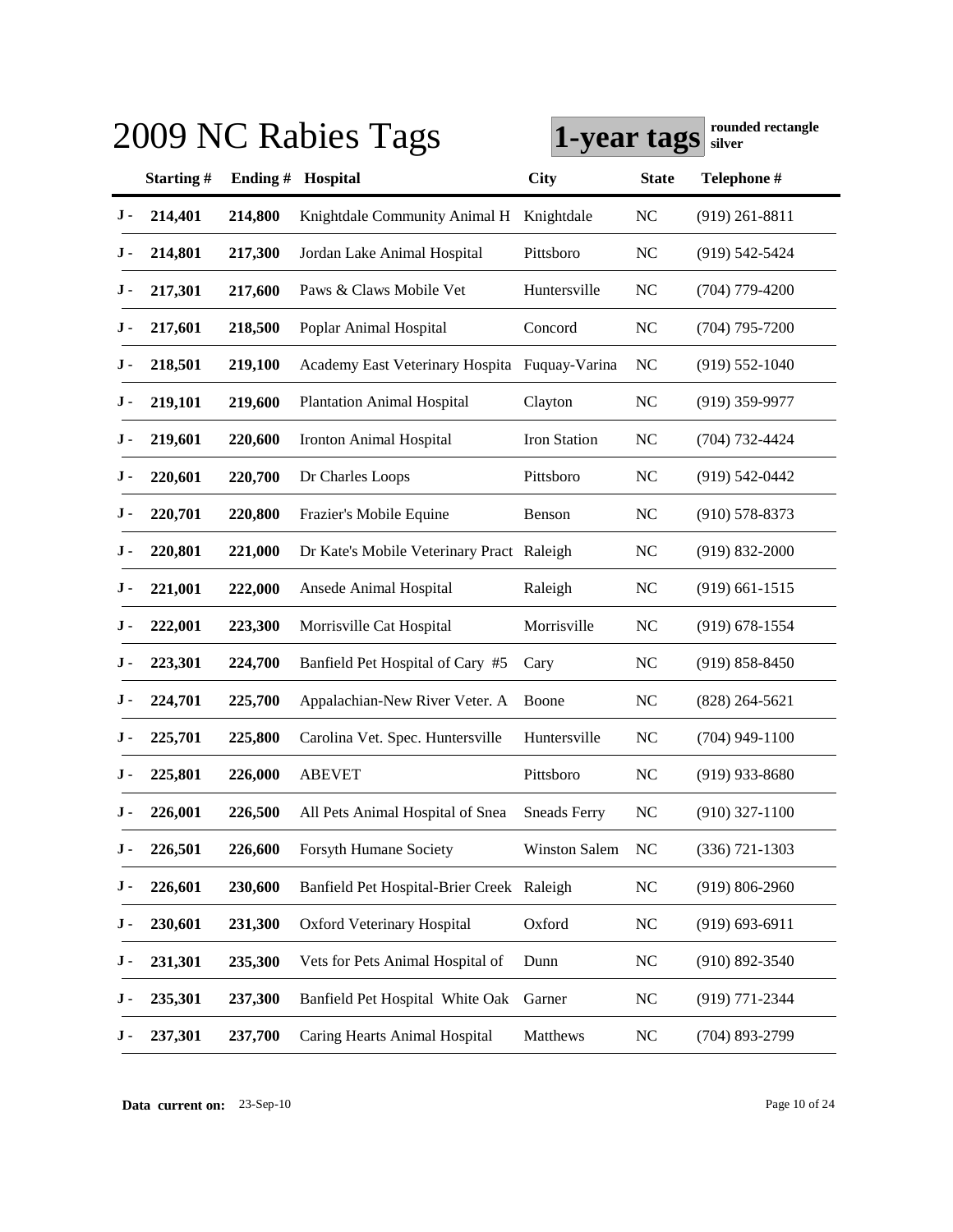|     |           |         | 2009 NC Rabies Tags                       | 1-year tags        |                | rounded rectangle<br>silver |
|-----|-----------|---------|-------------------------------------------|--------------------|----------------|-----------------------------|
|     | Starting# | Ending# | Hospital                                  | <b>City</b>        | <b>State</b>   | Telephone #                 |
| J-  | 237,701   | 238,100 | Greystone Animal Hospital                 | Raleigh            | <b>NC</b>      | $(919) 676 - 1711$          |
| J - | 238,101   | 239,600 | Banfield Pet Hospital- Wake Fore          | <b>Wake Forest</b> | <b>NC</b>      | $(919)$ 562-3852            |
| J - | 239,601   | 242,600 | Banfield Pet Hospital Jacksonvill         | Jacksonville       | <b>NC</b>      | $(910)$ 938-1627            |
| J - | 242,601   | 242,700 | <b>Animal Medical Center</b>              | Danville           | VA             | (434) 793-6477              |
| J - | 242,701   | 242,800 | Animal Medical Clinic of South            | South Boston       | VA             | $(434)575 - 0034$           |
| J - | 242,801   | 242,900 | Clarksville Veterinary Clinic             | Clarksville        | VA             | $(434)$ 374-0166            |
| J - | 242,901   | 243,000 | Healing Springs Animal Hospital           | Galax              | VA             | $(276)$ 236-5103            |
| J - | 243,001   | 243,100 | Mount Hermon Animal Clinic                | Danville           | VA             | (434) 886-2499              |
| J - | 243,101   | 243,200 | Nature Veterinary Center                  | South Hill         | VA             | $(434)$ 447-3553            |
| J - | 243,201   | 243,900 | Dare County Animal Shelter                | Manteo             | <b>NC</b>      | $(252)$ 475-5620            |
| J - | 243,901   | 245,300 | Northampton County Health Dept            | Jackson            | <b>NC</b>      | $(252)$ 534-5841            |
| J - | 245,301   | 255,300 | <b>Nash County Animal Control</b>         | Nashville          | NC             | $(252)$ 459-9855            |
| J - | 255,301   | 255,600 | <b>Stokes County Animal Shelter</b>       | Germanton          | <b>NC</b>      | $(336)$ 994-2788            |
| J - | 255,601   | 257,600 | <b>Madison County Animal Shelter</b>      | Marshall           | <b>NC</b>      | $(828)$ 649-3190            |
| J - | 257,601   | 260,600 | <b>Iredell County Animal Control</b>      | Statesville        | NC             | $(704)$ 878-5424            |
| J - | 260,601   | 261,100 | Humane Society of Concord/Grea            | Concord            | N <sub>C</sub> | $(704) 782 - 9416$          |
| J-  | 261,101   | 263,600 | Banfield Pet Hospital Raleigh #0 Raleigh  |                    | N <sub>C</sub> | $(919) 790 - 8337$          |
| J - | 263,601   | 264,100 | <b>Bame-Beagle Mobile Veterinary</b>      | Burlington         | <b>NC</b>      | $(336)$ 421-5315            |
| J - | 264,101   | 264,300 | Lexington Large Animal Medicin            | Lexington          | <b>NC</b>      | $(336)$ 787-4901            |
| J - | 264,301   | 264,400 | Burke County Sheriff Dept Anima Morganton |                    | <b>NC</b>      | $(828)$ 438-5500            |
| J - | 264,401   | 264,500 | <b>Cotswold Animal Hospital</b>           | Charlotte          | NC             | $(704)$ 365-3787            |
| J - | 264,501   | 264,600 | Dr. P J Boatwright                        | <b>Brevard</b>     | <b>NC</b>      | (828) 885 2080              |
| J - | 264,601   | 264,800 | Warren County Animal Ark (Shel            | Warrenton          | <b>NC</b>      | $(252)$ 257-6137            |

**Data current on:** 23-Sep-10 Page 11 of 24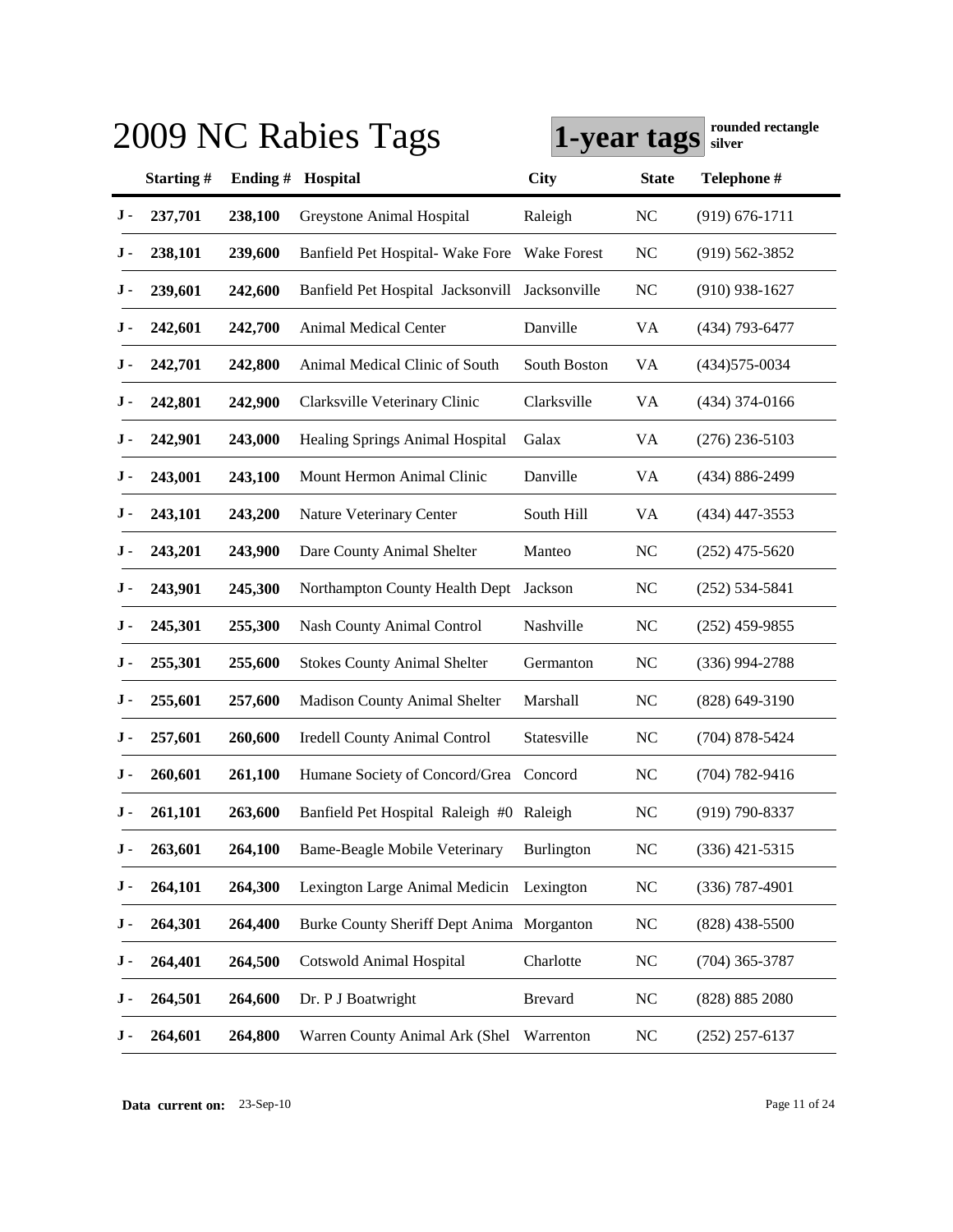|     | rounded rectangle<br>2009 NC Rabies Tags<br>1-year tags<br>silver |          |                                          |                      |                |                    |  |  |  |
|-----|-------------------------------------------------------------------|----------|------------------------------------------|----------------------|----------------|--------------------|--|--|--|
|     | Starting#                                                         | Ending # | Hospital                                 | <b>City</b>          | <b>State</b>   | Telephone #        |  |  |  |
| J - | 264,801                                                           | 265,000  | Rowan County Animal Control/S            | Salisbury            | <b>NC</b>      | $(704)$ 216-7768   |  |  |  |
| J - | 265,001                                                           | 265,100  | Mobile Laser Veterinary Services         | Raleigh              | <b>NC</b>      | $(919)$ 720-6686   |  |  |  |
| J - | 265,101                                                           | 266,900  | Durham County Animal Control             | Durham               | <b>NC</b>      | $(919)$ 560-0630   |  |  |  |
| J - | 266,901                                                           | 269,400  | Davidson County Health Departm Lexington |                      | <b>NC</b>      | $(336)$ 242-2310   |  |  |  |
| J - | 269,401                                                           | 269,700  | Cherokee County Health Departm           | Murphy               | <b>NC</b>      | $(828)$ 835-3853   |  |  |  |
| J - | 269,701                                                           | 274,700  | Charlotte/Mecklenburg Animal C           | Charlotte            | <b>NC</b>      | $(704)$ 336-6695   |  |  |  |
| J - | 274,701                                                           | 276,200  | Caldwell County Animal Control           | Lenoir               | <b>NC</b>      | $(828)$ 757-8625   |  |  |  |
| J - | 276,201                                                           | 277,400  | Wayne County Animal Control              | Goldsboro            | <b>NC</b>      | $(919) 731 - 1439$ |  |  |  |
| J - | 277,401                                                           | 282,400  | Wake County Animal Care & Co             | Raleigh              | <b>NC</b>      | $(919)$ 212-7387   |  |  |  |
| J - | 282,401                                                           | 283,400  | Vance County Animal Shelter              | Henderson            | <b>NC</b>      | $(252)$ 492-3136   |  |  |  |
| J - | 283,401                                                           | 288,400  | <b>United Animal Coalition (Shelter)</b> | Greensboro           | <b>NC</b>      | $(336)$ 297-5020   |  |  |  |
| J - | 288,401                                                           | 288,600  | <b>UNC-Chapel Hill</b>                   | Chapel Hill          | <b>NC</b>      | $(919)$ 966-2906   |  |  |  |
| J - | 288,601                                                           | 288,700  | <b>Matthews Police Department</b>        | Matthews             | <b>NC</b>      | $(704)$ 847-3644   |  |  |  |
| J - | 288,701                                                           | 289,500  | <b>Alexander County Animal Contro</b>    | Taylorsville         | <b>NC</b>      | $(828)$ 632-1199   |  |  |  |
| J - | 289,501                                                           | 289,600  | Cabarrus Pets Society, Inc.              | Concord              | <b>NC</b>      | $(704)$ 785-8746   |  |  |  |
| J - | 289,601                                                           | 291,100  | Durham County Animal Shelter             | Durham               | N <sub>C</sub> | $(919)$ 560-0640   |  |  |  |
| J - | 291,101                                                           | 293,100  | Forsyth County Animal Shelter            | <b>Winston Salem</b> | N <sub>C</sub> | $(336)$ 703-2482   |  |  |  |
| J - | 293,101                                                           | 294,100  | Forsyth County Health Dept               | <b>Winston Salem</b> | <b>NC</b>      | $(336)$ 703-3149   |  |  |  |
| J - | 294,101                                                           | 294,400  | Greene County Health Dept                | Snow Hill            | NC             | $(252)$ 747-8183   |  |  |  |
| J - | 294,401                                                           | 297,400  | Humane Society of Charlotte              | Charlotte            | NC             | $(704)$ 377-0534   |  |  |  |
| J - | 297,401                                                           | 301,400  | <b>Johnston County Animal Control</b>    | Smithfield           | NC             | (919) 934-8474     |  |  |  |
| J - | 301,401                                                           | 302,000  | <b>NCSU CVM Pharmacy</b>                 | Raleigh              | <b>NC</b>      | $(919) 513 - 6572$ |  |  |  |
| J - | 302,001                                                           | 325,000  | New Hanover County Animal Co             | Wilmington           | <b>NC</b>      | $(910)$ 798-7500   |  |  |  |

**Data current on:** 23-Sep-10 Page 12 of 24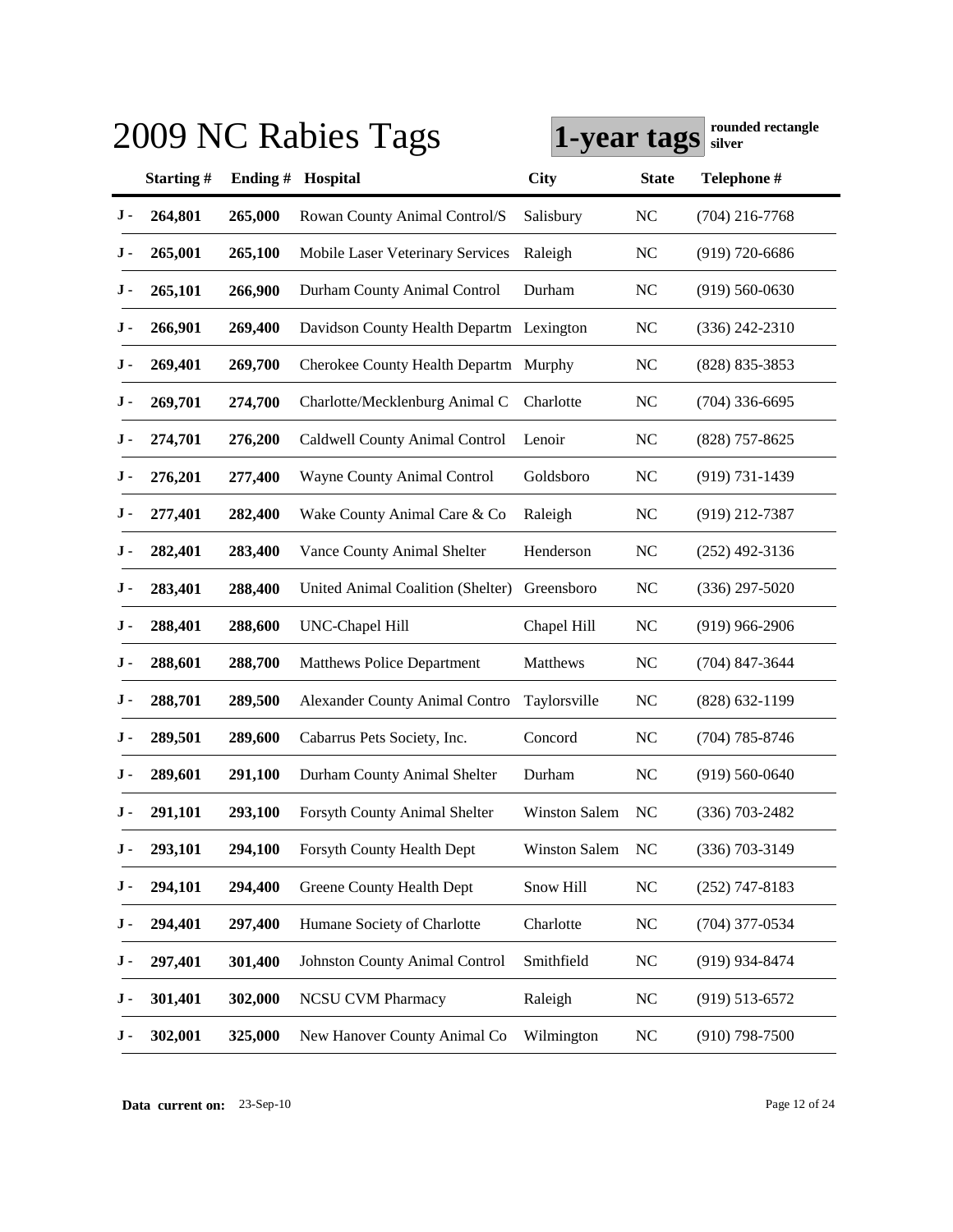|     |           |          | 2009 NC Rabies Tags                   | 1-year tags          |                | rounded rectangle<br>silver |
|-----|-----------|----------|---------------------------------------|----------------------|----------------|-----------------------------|
|     | Starting# | Ending # | Hospital                              | <b>City</b>          | <b>State</b>   | Telephone #                 |
| J - | 325,001   | 328,500  | Pet Overpopulation Patrol             | Chapel Hill          | <b>NC</b>      | $(919)$ 942-2250            |
| J - | 328,501   | 328,600  | <b>Wilkes County Animal Control</b>   | Wilkesboro           | <b>NC</b>      | $(336)$ 903-7688            |
| J - | 328,601   | 330,600  | Granville Co Animal Control           | Oxford               | <b>NC</b>      | $(919) 693 - 6749$          |
| J - | 330,601   | 332,100  | Operation Catnip, Inc.                | Garner               | <b>NC</b>      | $(919)$ 350-7983            |
| J - | 332,101   | 332,400  | <b>Warrenton Animal Clinic</b>        | Warrenton            | <b>NC</b>      | $(252)$ 257-0737            |
| J - | 332,401   | 334,400  | Pender Co Animal Control              | Burgaw               | <b>NC</b>      | $(910)$ 259-1349            |
| J - | 334,401   | 334,600  | Close Calls, PLLC                     | Raleigh              | N <sub>C</sub> | $(919)$ 749-3590            |
| J - | 334,601   | 334,700  | Caudle Mobile Veterinary Practic      | Watkinsville         | <b>GA</b>      | $(706)$ 340-5043            |
| J - | 334,701   | 337,500  | Safe Haven for Cats, attn: Dr. Pet    | Raleigh              | <b>NC</b>      | $(919) 872 - 1128$          |
| J - | 337,501   | 339,500  | <b>Union County Animal Services B</b> | Monroe               | <b>NC</b>      | $(704)$ 283-3548            |
| J - | 339,501   | 339,600  | The Oaks Veterinary Clinic            | Smithfield           | <b>VA</b>      | $(757)$ 357-2324            |
| J - | 339,601   | 340,600  | Banfield Pet Hospital #1095           | Mooresville          | N <sub>C</sub> | $(704)$ 799-3812            |
| J - | 340,601   | 341,100  | Keel's Critter Mobile Service         | Robersonville        | <b>NC</b>      | $(252) 531 - 4105$          |
| J - | 341,101   | 341,700  | Second Chance Pet Adoptions           | Raleigh              | <b>NC</b>      | $(919) 851 - 8404$          |
| J - | 341,701   | 342,700  | Banfield Pet Hospital #412            | Greensboro           | <b>NC</b>      | $(336) 852 - 6121$          |
| J - | 342,701   | 344,700  | Banfield Pet Hospital #413            | Greensboro           | <b>NC</b>      | $(336)$ 545-8333            |
| J - | 344,701   | 345,300  | Banfield Pet Hospital #414            | <b>Winston Salem</b> | N <sub>C</sub> | $(336)$ 377-3026            |
| J - | 345,300   | 346,100  | <b>Foothills Humane Society</b>       | Columbus             | <b>NC</b>      | (828) 863-4444              |
| J - | 346,101   | 347,100  | <b>Bunn Animal Hospital</b>           | <b>Bunn</b>          | NC             | $(919)$ 496-7401            |
| J - | 347,301   | 348,300  | Riverbend Swine Consulting, PC        | Goldsboro            | NC             | $(919) 734 - 3026$          |
| J - | 348,301   | 349,900  | Banfield Pet Hospital #415            | Fayetteville         | NC             | $(910) 864 - 1337$          |
| J - | 349,901   | 350,000  | Dr Larry Watts                        | Statesville          | NC             | $(704)$ 878-2371            |
| J - | 350,001   | 351,000  | <b>Buckley Animal Hospital</b>        | Charlotte            | $NC$           | $(704)$ 540-5077            |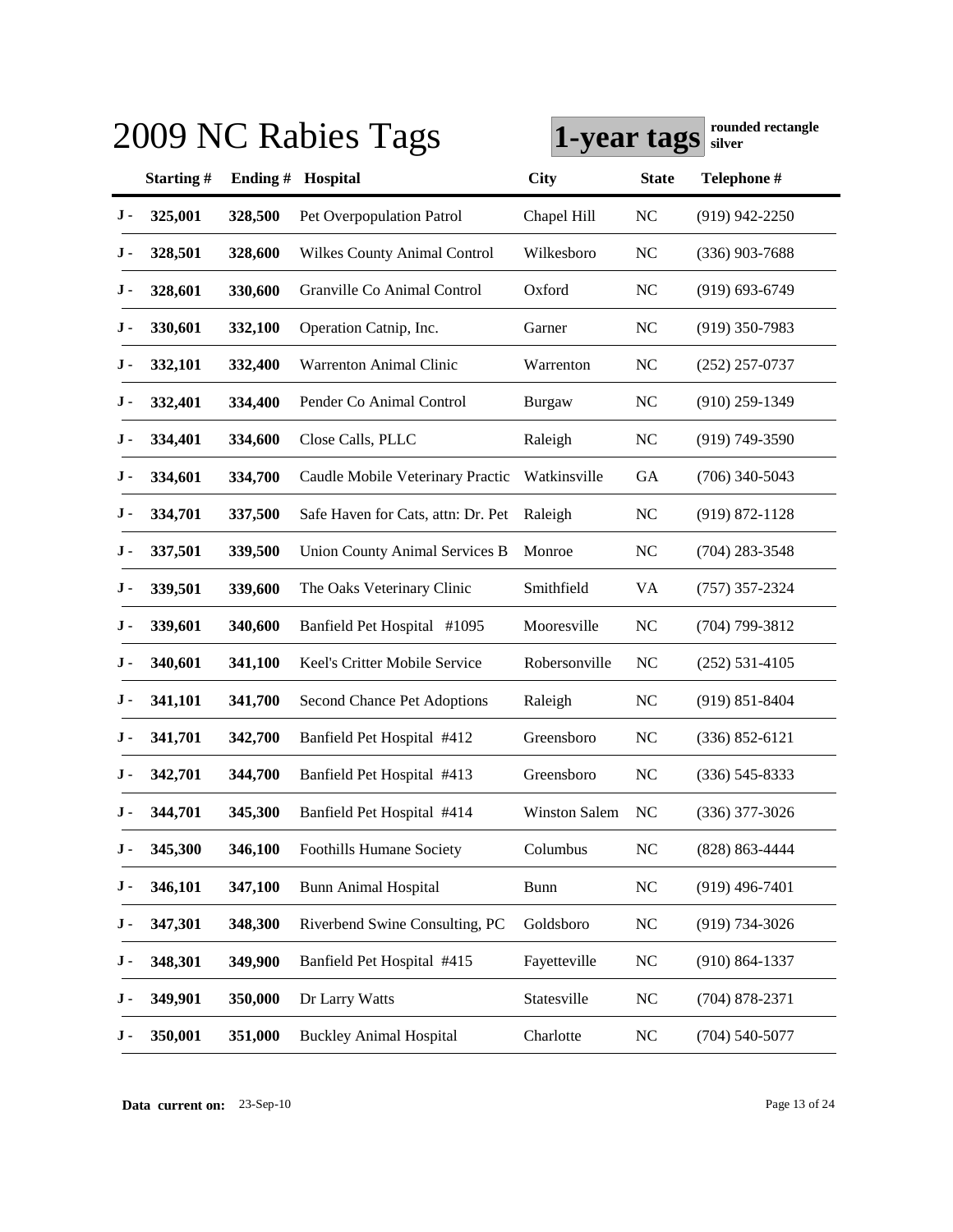|           |           |          | 2009 NC Rabies Tags                         | 1-year tags  |                | rounded rectangle<br>silver |
|-----------|-----------|----------|---------------------------------------------|--------------|----------------|-----------------------------|
|           | Starting# | Ending # | Hospital                                    | <b>City</b>  | <b>State</b>   | Telephone #                 |
| J -       | 351,001   | 352,000  | Cat Care Veterinary Clinic                  | Morrisville  | <b>NC</b>      | $(919)$ 380-2737            |
| J -       | 352,001   | 352,600  | Banfield Pet Hospital - Sou. Pines          | Aberdeen     | <b>NC</b>      | $(910)$ 692-4931            |
| J -       | 352,601   | 354,100  | Four Paws Veterinary Hospital               | Southport    | N <sub>C</sub> | $(910)$ 457-7387            |
| J -       | 354,101   | 354,900  | Banfield Pet Hospital #1413                 | Burlington   | N <sub>C</sub> | $(336) 524-9106$            |
| J -       | 354,901   | 355,300  | <b>Tyson Animal Hospital</b>                | Durham       | <b>NC</b>      | $(919)$ 544-8297            |
| J -       | 355,301   | 356,300  | Banfield Pet Hospital - Hickory # Hickory   |              | <b>NC</b>      | $(828)$ 261-0356            |
| J -       | 356,301   | 356,900  | <b>Grassy Creek Animal Hospital</b>         | King         | <b>NC</b>      | $(336)$ 983-2011            |
| J -       | 356,901   | 357,500  | Wilmington Animal Health Care               | Wilmington   | <b>NC</b>      | $(910) 791 - 7101$          |
| J -       | 357,501   | 357,600  | Chatham County Animal Control               | Pittsboro    | <b>NC</b>      | $(919) 542 - 7203$          |
| J -       | 357,601   | 357,800  | Homeward Bound Mobile Vet Se                | Raleigh      | N <sub>C</sub> | $(919)$ 847-2500            |
| J -       | 357,801   | 357,900  | Bear Creek Mobile Vet Service               | Alermarle    | <b>NC</b>      | $(704)$ 463-7677            |
| J -       | 357,901   | 358,300  | North Churton Animal Hospital               | Hillsborough | <b>NC</b>      | $(919) 644 - 7387$          |
| J -       | 358,301   | 358,800  | Carolina Animal Hospital of Cree            | Creedmoor    | <b>NC</b>      | $(919) 528 - 0606$          |
| J -       | 358,801   | 359,100  | <b>Beaufort County Animal Shelter</b>       | Washington   | <b>NC</b>      | $(252)$ 946-4517            |
| J -       | 359,101   | 359,400  | APS of Caswell County                       | Yanceyville  | <b>NC</b>      | $(336) 694 - 4921$          |
| J -       | 359,401   | 359,900  | Robeson County Animal Shelter               | St. Paul     | N <sub>C</sub> | $(910) 865 - 2200$          |
| J -       | 359,901   | 360,300  | <b>Surry County Animal Control</b>          | Dodson       | <b>NC</b>      | $(336)$ 401-8481            |
| J -       | 360,301   | 361,800  | North End Veterinary Clinic                 | Lumberton    | NC             | $(910)$ 738-9368            |
| $\bf J$ - | 361,801   | 361,900  | Holistic Mobile Veterinary Servic Asheville |              | <b>NC</b>      | $(828)$ 278-0450            |
| J -       | 361,901   | 362,000  | Vetcare Mobile Service                      | Cary         | <b>NC</b>      | $(919)$ 363-0773            |
| J -       | 362,001   | 362,100  | Outback Mobile Veterinary Servi             | Morganton    | $\rm NC$       | (828) 448-9295              |
| J -       | 362,101   | 362,300  | Freer Equine Mobile Vet Svcs                | Tryon        | <b>NC</b>      | (828) 894-2627              |
| J -       | 362,301   | 362,600  | Chapel Hill Mobile Vet House Ca Chapel Hill |              | <b>NC</b>      | $(919)$ 357-3440            |

**Data current on:** 23-Sep-10 Page 14 of 24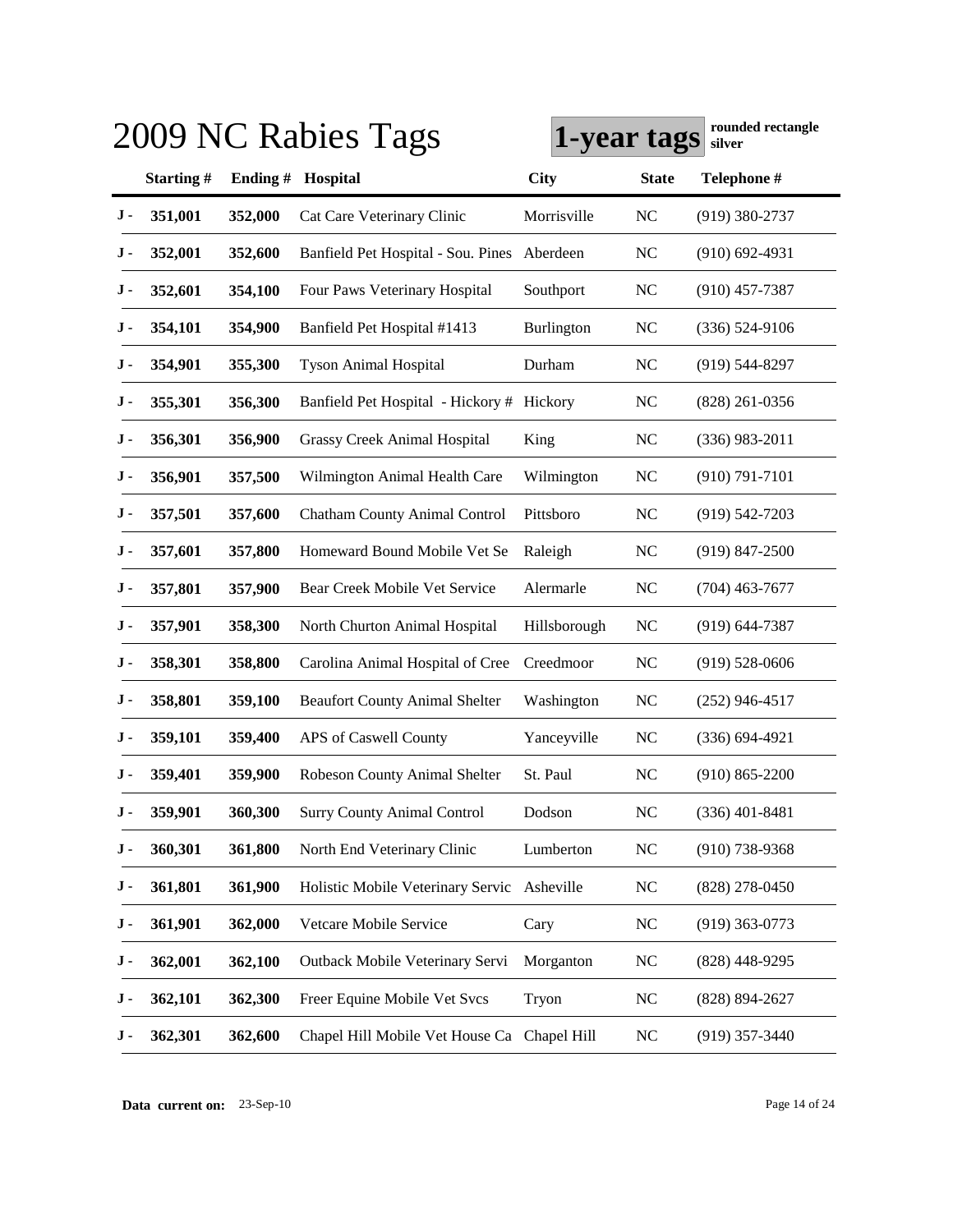|           |           |          | 2009 NC Rabies Tags                           | 1-year tags   |                | rounded rectangle<br>silver |
|-----------|-----------|----------|-----------------------------------------------|---------------|----------------|-----------------------------|
|           | Starting# | Ending # | Hospital                                      | <b>City</b>   | <b>State</b>   | Telephone #                 |
| J -       | 362,601   | 362,700  | Yellowhorse Mobile Vet Service                | Concord       | <b>NC</b>      | $(704)$ 305-3673            |
| J -       | 362,701   | 362,900  | Heart and Hand Vet Hospital                   | Charlotte     | <b>NC</b>      | $(704) 573 - 2744$          |
| J -       | 362,901   | 363,400  | <b>Hyde County Rabies Clinic</b>              | Fairfield     | <b>NC</b>      | $(252)$ 945-5543            |
| J -       | 363,401   | 363,800  | Smokey Park Veterinary Hospital               | Candler       | <b>NC</b>      | $(828) 665 - 1001$          |
| J -       | 363,801   | 363,900  | <b>Wellspring Holistic Vet Care</b>           | Castle Hayne  | <b>NC</b>      | $(910) 763 - 1230$          |
| J -       | 363,901   | 364,100  | Tram Road Animal Hospital                     | Clinton       | <b>NC</b>      | $(910) 592 - 3102$          |
| J -       | 364,101   | 364,300  | Paws of Hertford County                       | Murfreesboro  | NC             | $(252)$ 287-8998            |
| J -       | 364,301   | 364,500  | Cornelius Police Dept / Animal C              | Cornelius     | <b>NC</b>      | $(704)$ 892-1363            |
| J -       | 364,501   | 365,500  | Banfield Pet Hospital #1846 Mor               | Morehead City | <b>NC</b>      | $(252)$ 247-4442            |
| J -       | 365,501   | 365,600  | Dilworth Animal Hospital                      | Charlotte     | <b>NC</b>      | (9704) 575-7354             |
| J -       | 365,601   | 366,400  | Franklin County Animal Control                | Louisburg     | <b>NC</b>      | $(919)$ 496-3032            |
| J -       | 366,401   | 367,400  | Banfield Pet Hospital #1510                   | Charlotte     | <b>NC</b>      | $(704)$ 599-2957            |
| J -       | 367,401   | 367,600  | Banfield Pet Hospital #1511 Blac              | Charlotte     | <b>NC</b>      | $(704)$ 844-6676            |
| J -       | 367,601   | 367,700  | Animal Control of Lincolnton                  | Lincolnton    | <b>NC</b>      | $(704)$ 732-9050            |
| J -       | 367,701   | 368,100  | Banfield Pet Hospital #1508                   | Concord       | <b>NC</b>      | $(704) 782 - 3921$          |
| J -       | 368,101   | 368,200  | Lake Norman Equine Clinic                     | Cornelius     | <b>NC</b>      | $(704)$ 278-0321            |
| J -       | 368,201   | 368,300  | Cedarwood Mobile Veterinary Se Willow Springs |               | N <sub>C</sub> | $(919)$ 422-8561            |
| J -       | 368,301   | 368,500  | Dr Ivey Smith                                 | Snow Hill     | NC             | $(252)$ 714-9581            |
| $\bf J$ - | 368,501   | 369,000  | Care First Animal Hospital at Gra Morrisville |               | NC             | 919-462-1212                |
| J -       | 369,001   | 369,100  | Albermarle Mobile Veterinary Se               | Hertford      | NC             | 252-562-4884                |
| J -       | 369,101   | 369,400  | <b>Scotts Creek</b>                           | Statesville   | <b>NC</b>      | $(704)$ 495-3250            |
| J -       | 369,401   | 372,900  | Asheville Humane Society                      | Asheville     | <b>NC</b>      | $(828)$ 253-6807            |
| J -       | 372,901   | 373,400  | Gandy Animal Hospital                         | Rockingham    | NC             | $(910)$ 997-2518            |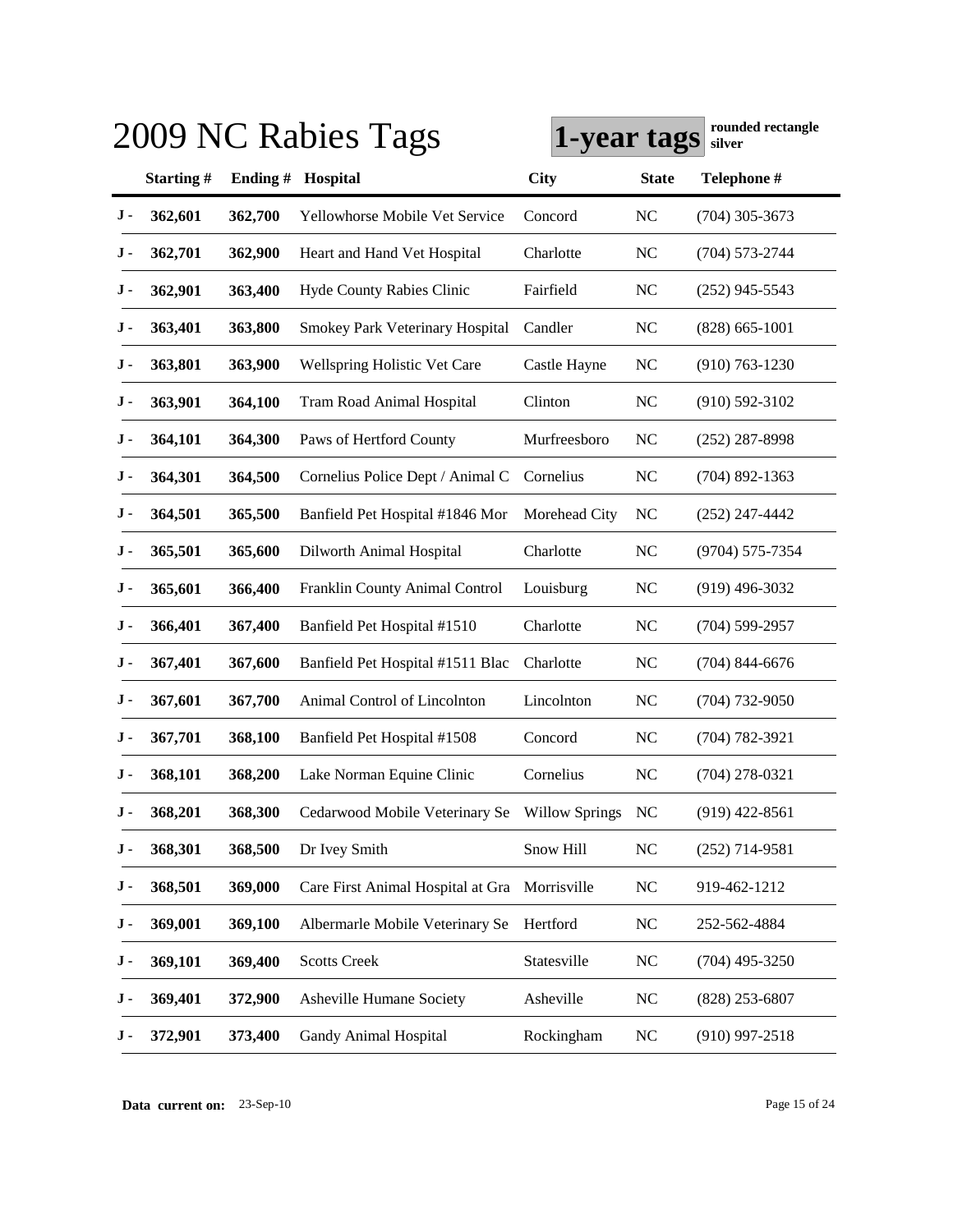|     |           |          | 2009 NC Rabies Tags                        | 1-year tags    |                | rounded rectangle<br>silver |
|-----|-----------|----------|--------------------------------------------|----------------|----------------|-----------------------------|
|     | Starting# | Ending # | Hospital                                   | <b>City</b>    | <b>State</b>   | Telephone #                 |
| J - | 373,401   | 373,900  | Davis Animal Hospital                      | Statesville    | <b>NC</b>      | $(704)$ 872-6224            |
| J - | 373,901   | 376,400  | Friends for Animals/Humane Soci            | Morganton      | <b>NC</b>      | $(828)$ 433-1115            |
| J - | 376,401   | 376,800  | <b>Wellington Animal Hospital</b>          | Cary           | <b>NC</b>      | $(919)$ 851-7475            |
| J - | 376,801   | 376,900  | Dickson Animal Clinic, P.A.                | Gastonia       | <b>NC</b>      | $(704)$ 824-9160            |
| J - | 376,901   | 377,900  | <b>Burlington Road Animal Hospital</b>     | Greensboro     | <b>NC</b>      | $(336)$ 375-3939            |
| J - | 377,901   | 378,500  | Tabbs Creek Animal Hospital                | Oxford         | <b>NC</b>      | $(919) 690 - 0024$          |
| J - | 378,501   | 378,900  | <b>Bridges Mobile Services</b>             | Grover         | <b>NC</b>      | $(704)$ 937-3300            |
| J - | 378,901   | 379,700  | West Cary Animal Hospital                  | Cary           | <b>NC</b>      | $(919)$ 303-1611            |
| J - | 379,701   | 380,500  | Humane Society of Richmond Co              | Rockingham     | <b>NC</b>      | $(910)$ 895-0335            |
| J - | 380,501   | 380,800  | All Saints Animal Hospital                 | Hendersonville | N <sub>C</sub> | $(828)$ 697-1717            |
| J - | 380,801   | 381,600  | South Robeson Veterinary Clinic            | Fairmont       | <b>NC</b>      | $(910)$ 628-7178            |
| J - | 381,601   | 382,400  | Chatham Animal Hospital, Inc.              | Cary           | <b>NC</b>      | $(919)$ 469-8114            |
| J - | 382,401   | 383,100  | Avery Animal Hospital                      | Newland        | <b>NC</b>      | $(828)$ 733-9810            |
| J - | 383,101   | 383,400  | Animal Hospital of Mebane                  | Mebane         | <b>NC</b>      | $(919)$ 304-1600            |
| J - | 383,401   | 384,400  | Banfield Pet Hospital #1509                | Charlotte      | <b>NC</b>      | $(704)$ 583-9440            |
| J - | 384,401   | 386,300  | Animal Hospital of Beulaville, P.          | Beulaville     | NC             | $(910)$ 298-8188            |
| J - | 386,301   | 386,400  | Banfield Pet Hospital Raleigh #0 Raleigh   |                | <b>NC</b>      | $(919) 790 - 8337$          |
| J - | 386,401   | 386,500  | Banfield Pet Hospital of Apex #6 Apex      |                | NC             | $(919)$ 387-0954            |
| J - | 386,501   | 386,600  | Dr Richard D. Kirkman                      | Siler City     | <b>NC</b>      | $(919) 742 - 5500$          |
| J - | 386,601   | 386,800  | The Kindness Spay-Neuter Clinic            | Maysville      | <b>NC</b>      | $(252)$ 422-6770            |
| J - | 386,801   | 386,900  | Whispering Waters Animal Care/             | Boone          | <b>NC</b>      | $(828)$ 264-8077            |
| J - | 386,901   | 390,900  | Banfield Pet Hospital Wilmingto            | Wilmington     | N <sub>C</sub> | $(910)$ 796-0401            |
| J - | 390,901   | 392,100  | Burlington Animal Shelter/Adopti Haw River |                | <b>NC</b>      | $(336) 578 - 0343$          |

**Data current on:** 23-Sep-10 Page 16 of 24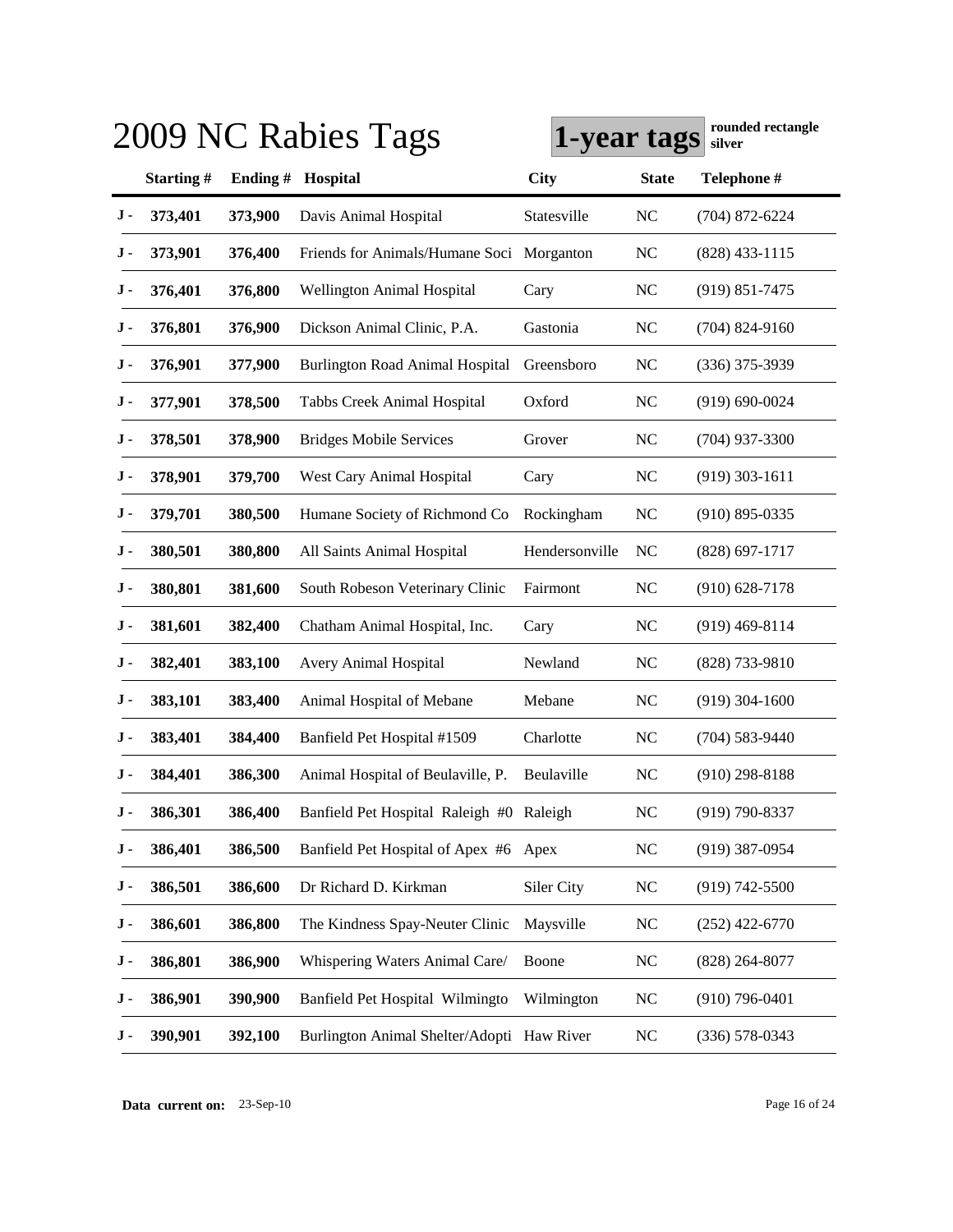|           |           |          | 2009 NC Rabies Tags                             | 1-year tags         |                | rounded rectangle<br>silver |
|-----------|-----------|----------|-------------------------------------------------|---------------------|----------------|-----------------------------|
|           | Starting# | Ending # | Hospital                                        | <b>City</b>         | <b>State</b>   | Telephone #                 |
| J -       | 392,101   | 392,200  | Dr James H Rogers                               | Statesville         | <b>NC</b>      | $(704)$ 876-1933            |
| J -       | 392,201   | 392,300  | Phillips Animal Medical Hospital                | Gastonia            | <b>NC</b>      | $(704)$ 867-3514            |
| J -       | 392,301   | 392,400  | Healthy Pets Mobile Vet                         | Clayton             | <b>NC</b>      | $(919)$ 329-7387            |
| J -       | 392,401   | 395,400  | Rowan Animal Clinic                             | Salisbury           | <b>NC</b>      | $(704)$ 636-3408            |
| J -       | 395,401   | 396,900  | Spay Neuter Vet Clinic of Sandhil Vass          |                     | <b>NC</b>      | $(910)$ 692-3499            |
| J -       | 396,901   | 397,900  | Banfield Pet Hospital #600                      | Durham              | NC             | $(919)$ 402-8801            |
| J -       | 397,901   | 398,400  | Ambassador Mobile Vet Service                   | Greensboro          | <b>NC</b>      | $(336)$ 379-1227            |
| J -       | 398,401   | 399,100  | Heritage Animal Hospital                        | Wake Forest         | <b>NC</b>      | $(919)$ 453-1112            |
| J -       | 399,101   | 399,400  | <b>Garner Animal Hospital</b>                   | Garner              | <b>NC</b>      | $(919) 772 - 0404$          |
| J -       | 399,401   | 399,900  | Mitchell County Animal Rescue S                 | <b>Spruce Pines</b> | <b>NC</b>      | $(828)$ 765-6952            |
| J -       | 399,901   | 400,000  | Seaside Animal Care, P. A.                      | Calabash            | <b>NC</b>      | $(910)$ 579-5550            |
| J -       | 400,001   | 403,000  | Dr. P J Boatwright                              | <b>Brevard</b>      | N <sub>C</sub> | (828) 885 2080              |
| J -       | 403,001   | 405,000  | Cumberland County Health Dept.                  | Fayetteville        | <b>NC</b>      | $(910)$ 433-3673            |
| J -       | 405,001   | 405,900  | Rowan County Animal Control/S                   | Salisbury           | <b>NC</b>      | $(704)$ 216-7768            |
| J -       | 405,901   | 406,300  | Randolph County Animal Control                  | Asheboro            | <b>NC</b>      | $(336) 683 - 8235$          |
| J -       | 407,501   | 407,700  | Burke County Sheriff Dept Anima Morganton       |                     | N <sub>C</sub> | $(828)$ 438-5500            |
| J -       | 407,701   | 408,000  | Cary Animal Control                             | Cary                | <b>NC</b>      | $(919)$ 319-4517            |
| J -       | 408,001   | 408,100  | Cats Amore Mobile Vet Practice                  | Mocksville          | <b>NC</b>      | $(336)$ 406-2155            |
| $\bf J$ - | 408,101   | 408,200  | Rocky Creek Veterinary Service,                 | Olin                | <b>NC</b>      | $(704) 546 - 2210$          |
| J -       | 408,201   | 408,400  | <b>Jones County Health Dept</b>                 | Trenton             | <b>NC</b>      | $(252)$ 448-9111            |
| J -       | 408,401   | 408,500  | Cashiers-Highlands Humane Soci                  | Cashiers            | <b>NC</b>      | (828) 743-5752              |
| J -       | 408,501   | 408,900  | Mobile Vet to Pet Service & Clini Granite Falls |                     | NC             | $(828)$ 446-9838            |
| J -       | 408,901   | 409,400  | Huntersville Animal Control                     | Huntersville        | NC             | $(704)$ 875-6542            |

**Data current on:** 23-Sep-10 Page 17 of 24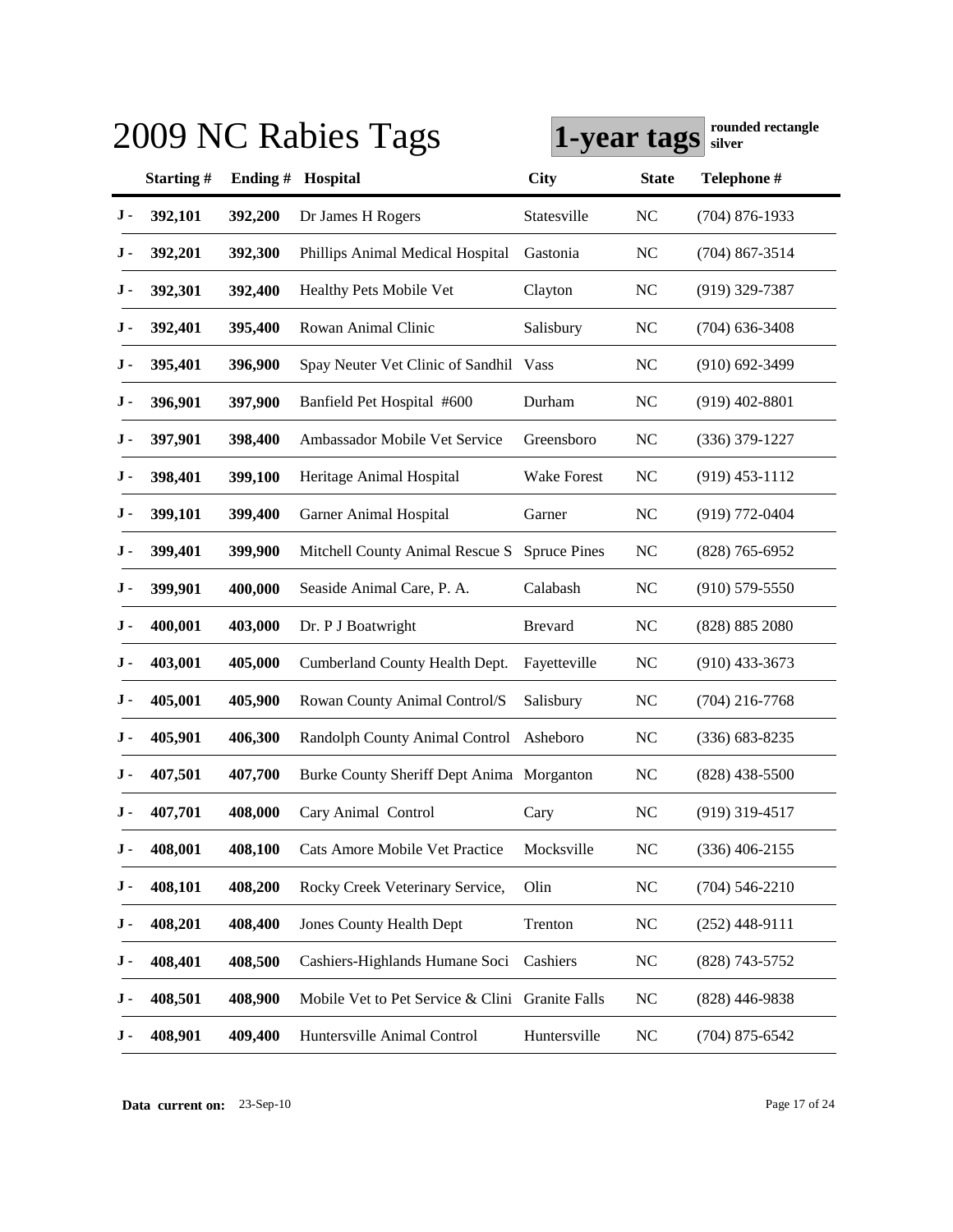|     |           |          | 2009 NC Rabies Tags                         | 1-year tags |                | rounded rectangle<br>silver |
|-----|-----------|----------|---------------------------------------------|-------------|----------------|-----------------------------|
|     | Starting# | Ending # | Hospital                                    | <b>City</b> | <b>State</b>   | Telephone #                 |
| J - | 409,401   | 409,900  | Dr. Laura Andersen                          | Clyde       | <b>NC</b>      | $(828)$ 545-6209            |
| J - | 409,901   | 410,000  | Julie Collins CRV                           | Raleigh     | <b>NC</b>      | $(919) 851 - 4854$          |
| J - | 410,001   | 410,400  | Pleasant Garden Animal Hospital             | Greensboro  | <b>NC</b>      | $(336)$ 676-8387            |
| J - | 410,401   | 410,500  | <b>Surry Spay Neuter Clinic</b>             | Ararat      | <b>NC</b>      | $(336)$ 756-2578            |
| J - | 410,501   | 410,700  | Medicine Man Mobile Vet                     | Morganton   | <b>NC</b>      | $(828)$ 439-3905            |
| J - | 410,701   | 410,800  | Dr. Perrin Heartway                         | Pittsboro   | <b>NC</b>      | (919) 444-1371 & 54         |
| J - | 410,801   | 411,000  | Catawba County Animal Control               | Newton      | <b>NC</b>      | $(828)$ 464-7686            |
| J - | 411,001   | 411,100  | Lexington Large Animal Medicin              | Lexington   | <b>NC</b>      | $(336)$ 787-4901            |
| J - | 411,101   | 411,500  | Wallace Animal Hospital                     | Teachey     | NC             | $(910)$ 285-5454            |
| J - | 411,501   | 412,500  | Polk County Animal Control                  | Columbus    | NC             | $(828) 894 - 3001$          |
| J - | 412,501   | 412,900  | Pamlico Co Health Dept                      | Bayboro     | <b>NC</b>      | $(252)$ 745-5634            |
| J - | 412,901   | 413,000  | Southport Oak Island Animal Res             | Southport   | <b>NC</b>      | $(910)$ 457-6340            |
| J - | 413,001   | 413,300  | Dr Shannon Jennings                         | Warsaw      | NC             | $(910)$ 293-3434            |
| J - | 413,301   | 413,400  | <b>Macon County Humane Society</b>          | Franklin    | <b>NC</b>      | $(828) 524 - 4588$          |
| J - | 413,401   | 413,700  | Franklin County Humane Society              | Louisburg   | <b>NC</b>      | $(919)$ 497-5544            |
| J - | 413,701   | 413,900  | Wallace Animal Hospital                     | Teachey     | N <sub>C</sub> | $(910)$ 285-5454            |
| J - | 413,901   | 415,400  | Halifax County Health Dept ATT              | Halifax     | <b>NC</b>      | $(252)$ 583-6651            |
| J - | 415,401   | 416,400  | Guilford Co Env Health, Attn Bev Greensboro |             | NC             | $(336) 641 - 4459$          |
| J - | 416,401   | 416,600  | Banfield Pet Hospital Knightdale            | Knightdale  | <b>NC</b>      | $(919)$ 266-1747            |
| J - | 416,601   | 416,700  | Outback Mobile Veterinary Servi             | Morganton   | <b>NC</b>      | $(828)$ 448-9295            |
| J - | 416,701   | 416,800  | Mobile Vet Practice of Raleigh              | Raleigh     | <b>NC</b>      | $(919) 802 - 1622$          |
| J - | 416,801   | 417,800  | Spay Neuter Vet Clinic of Sandhil Vass      |             | NC             | $(910)$ 692-3499            |
| J - | 417,801   | 417,900  | Greystone Animal Hospital                   | Raleigh     | <b>NC</b>      | $(919) 676 - 1711$          |

**Data current on:** 23-Sep-10 Page 18 of 24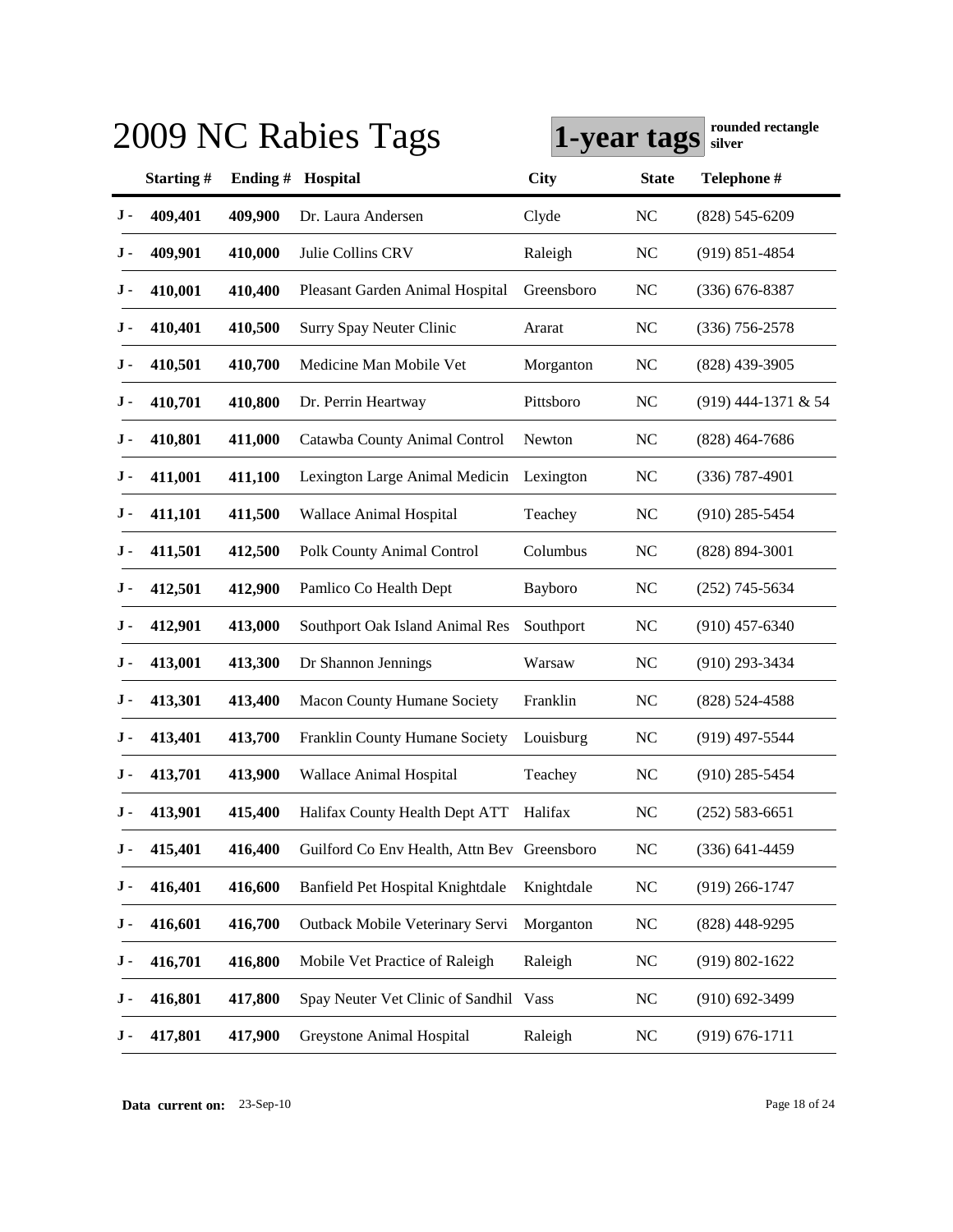|           |          |                                       |                     |                                                                                          | rounded rectangle<br>silver |
|-----------|----------|---------------------------------------|---------------------|------------------------------------------------------------------------------------------|-----------------------------|
| Starting# | Ending # | Hospital                              | <b>City</b>         | <b>State</b>                                                                             | Telephone #                 |
| 417,901   | 418,000  | Wallace Animal Hospital               | Teachey             | <b>NC</b>                                                                                | $(910)$ 285-5454            |
| 418,001   | 419,000  | <b>Macon County Animal Control</b>    | Franklin            | <b>NC</b>                                                                                | $(828)$ 349-2490            |
| 419,001   | 419,500  | Gandy Animal Hospital                 | Rockingham          | <b>NC</b>                                                                                | $(910)$ 997-2518            |
| 419,501   | 419,800  | Banfield Pet Hospital #1511 Blac      | Charlotte           | <b>NC</b>                                                                                | $(704)$ 844-6676            |
| 419,801   | 420,100  | <b>Lincoln County Animal Services</b> | Lincolnton          | <b>NC</b>                                                                                | $(704)$ 736-8517            |
| 420,101   | 420,500  | Wallace Animal Hospital               | Teachey             | <b>NC</b>                                                                                | $(910)$ 285-5454            |
| 420,501   | 421,000  | Crossroads Veterinary Hospital, P     | Raleigh             | <b>NC</b>                                                                                | $(919) 851 - 8979$          |
| 421,001   | 421,200  | Cashiers-Highlands Humane Soci        | Cashiers            | <b>NC</b>                                                                                | $(828)$ 743-5752            |
| 421,201   | 421,500  | Animal Hospital of Boone              | Boone               | <b>NC</b>                                                                                | $(828)$ 264-7113            |
| 421,501   | 421,700  | <b>Cotswold Animal Hospital</b>       | Charlotte           | <b>NC</b>                                                                                | $(704)$ 365-3787            |
| 421,701   | 421,800  | North Lake Animal Hospital            | Statesville         | N <sub>C</sub>                                                                           | $(704)$ 353-7346            |
| 421,801   | 421,900  | Dr Carol G Woodlief                   | <b>Wake Forest</b>  | NC                                                                                       | $(919)$ 845-8289            |
| 421,901   | 422,300  |                                       |                     | NC                                                                                       | $(704)$ 864-5739            |
| 422,301   | 422,400  | Southern Pines Equine Associates      | Southern Pines      | <b>NC</b>                                                                                | $(910) 692 - 8640$          |
| 422,401   | 422,600  | <b>Bullock Animal Clinic</b>          | New Bern            | NC                                                                                       | $(252)$ 637-6161            |
| 422,601   | 422,800  | <b>Surry Spay Neuter Clinic</b>       | Ararat              | NC                                                                                       | $(336)$ 756-2578            |
| 422,801   | 423,000  | Dr. Daniel Wilson                     | Wilmington          | <b>NC</b>                                                                                | (910) 612-5863 cell         |
| 423,001   | 423,200  | Avian & Exotic Animal Care            | Raleigh             | NC                                                                                       | $(919) 844 - 9166$          |
| 423,201   | 423,300  |                                       |                     | NC                                                                                       | $(336)$ 641-4459            |
| 423,301   | 423,400  | Ghiloni Mobile Vet Service SUS        | Raleigh             | NC                                                                                       | $(919)$ 212-0026            |
| 423,401   | 423,600  | Greystone Animal Hospital             | Raleigh             | NC                                                                                       | $(919) 676 - 1711$          |
| 423,601   | 423,800  | Harmony Animal Hospital               | Apex                | NC                                                                                       | $(919)$ 303-3456            |
| 423,801   | 424,000  | Dilworth Animal Hospital              | Charlotte           | $NC$                                                                                     | (9704) 575-7354             |
|           |          |                                       | 2009 NC Rabies Tags | Gaston Veterinary Hospital Assoc Gastonia<br>Guilford Co Env Health, Attn Bev Greensboro | 1-year tags                 |

**Data current on:** 23-Sep-10 Page 19 of 24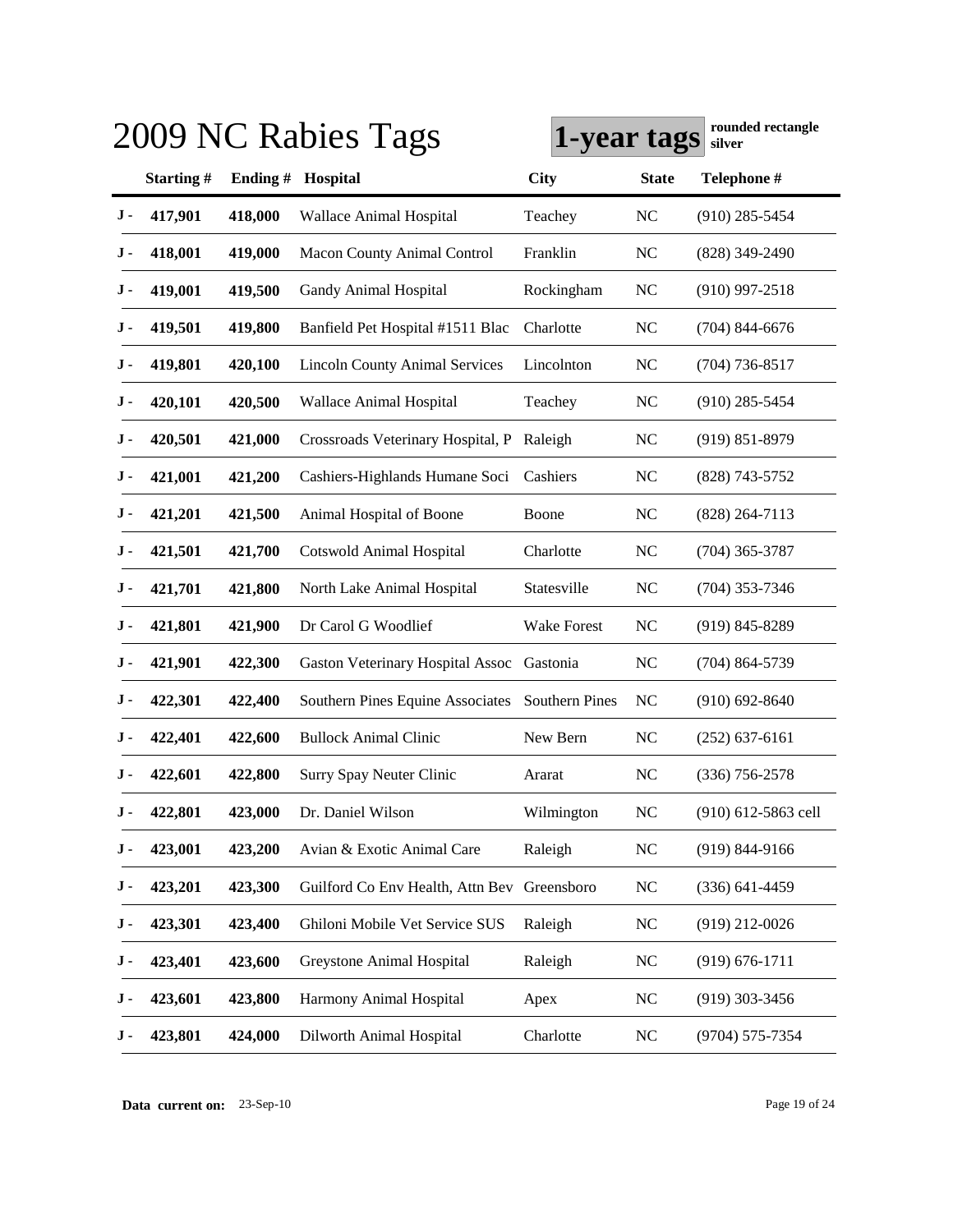|     |           |          | 2009 NC Rabies Tags                            | 1-year tags          |                | rounded rectangle<br>silver |
|-----|-----------|----------|------------------------------------------------|----------------------|----------------|-----------------------------|
|     | Starting# | Ending # | Hospital                                       | <b>City</b>          | <b>State</b>   | Telephone #                 |
| J - | 424,001   | 424,200  | Warren County Animal Ark (Shel                 | Warrenton            | <b>NC</b>      | $(252)$ 257-6137            |
| J - | 424,201   | 424,300  | Animal Hospital of Mebane                      | Mebane               | <b>NC</b>      | $(919)$ 304-1600            |
| J - | 424,301   | 424,500  | St. Francis Animal Hospital                    | Durham               | <b>NC</b>      | $(919)$ 286-2727            |
| J - | 424,501   | 424,700  | Bear Creek Mobile Vet Service                  | Alermarle            | <b>NC</b>      | $(704)$ 463-7677            |
| J - | 424,701   | 424,900  | Cary Animal Control                            | Cary                 | <b>NC</b>      | $(919)$ 319-4517            |
| J - | 424,901   | 425,000  | East Meets West Mobile Vet Serv                | Raleigh              | <b>NC</b>      | 443-756-8600 cell           |
| J - | 425,001   | 427,500  | Vets for Pets Animal Hospital of               | Dunn                 | <b>NC</b>      | $(910) 892 - 3540$          |
| J - | 427,501   | 427,600  | Institute Mobile Veterinary Servic La Grange   |                      | <b>NC</b>      | $(252)$ 566-5041            |
| J - | 427,601   | 428,100  | Keel's Critter Mobile Service                  | Robersonville        | NC             | $(252)$ 531-4105            |
| J - | 428,101   | 428,500  | Banfield Pet Hospital of Arden #1 Arden        |                      | <b>NC</b>      | $(828) 681 - 0519$          |
| J - | 428,501   | 429,500  | Falls Village Veterinary Hospital              | Raleigh              | <b>NC</b>      | $(919) 847 - 0141$          |
| J - | 429,501   | 430,000  | Banfield Pet Hospital Knightdale               | Knightdale           | <b>NC</b>      | $(919)$ 266-1747            |
| J - | 430,001   | 430,400  | Banfield, Pet Hospital Asheville #             | Asheville            | <b>NC</b>      | $(828)$ 298-1800            |
| J - | 430,401   | 430,500  | The Country Vet Shop                           | Waxhaw               | <b>NC</b>      | $(704)$ 243-2410            |
| J - | 430,501   | 430,600  | The Kindness Spay-Neuter Clinic                | Maysville            | N <sub>C</sub> | $(252)$ 422-6770            |
| J - | 430,601   | 430,800  | Animal Hospital of Mebane                      | Mebane               | NC             | $(919)$ 304-1600            |
| J-  | 430,801   | 431,100  | Warrenton Animal Clinic                        | Warrenton            | <b>NC</b>      | $(252)$ 257-0737            |
| J - | 431,101   | 431,400  | Banfield Pet Hospital #1508                    | Concord              | NC             | $(704) 782 - 3921$          |
| J-  | 431,401   | 432,900  | Banfield Pet Hospital #414                     | <b>Winston Salem</b> | $NC$           | $(336)$ 377-3026            |
| J - | 431,501   | 432,500  | Burlington Animal Shelter/Adopti Haw River     |                      | $NC$           | $(336) 578 - 0343$          |
| J - | 432,901   | 433,100  | <b>Bullock Animal Clinic</b>                   | New Bern             | $NC$           | $(252)$ 637-6161            |
| J - | 433,101   | 433,300  | Banfield Pet Hospital Jacksonvill Jacksonville |                      | $NC$           | $(910)$ 938-1627            |
| J - | 433,301   | 433,900  | Banfield Pet Hospital Garner #59 Garner        |                      | <b>NC</b>      | $(919)$ 661-1926            |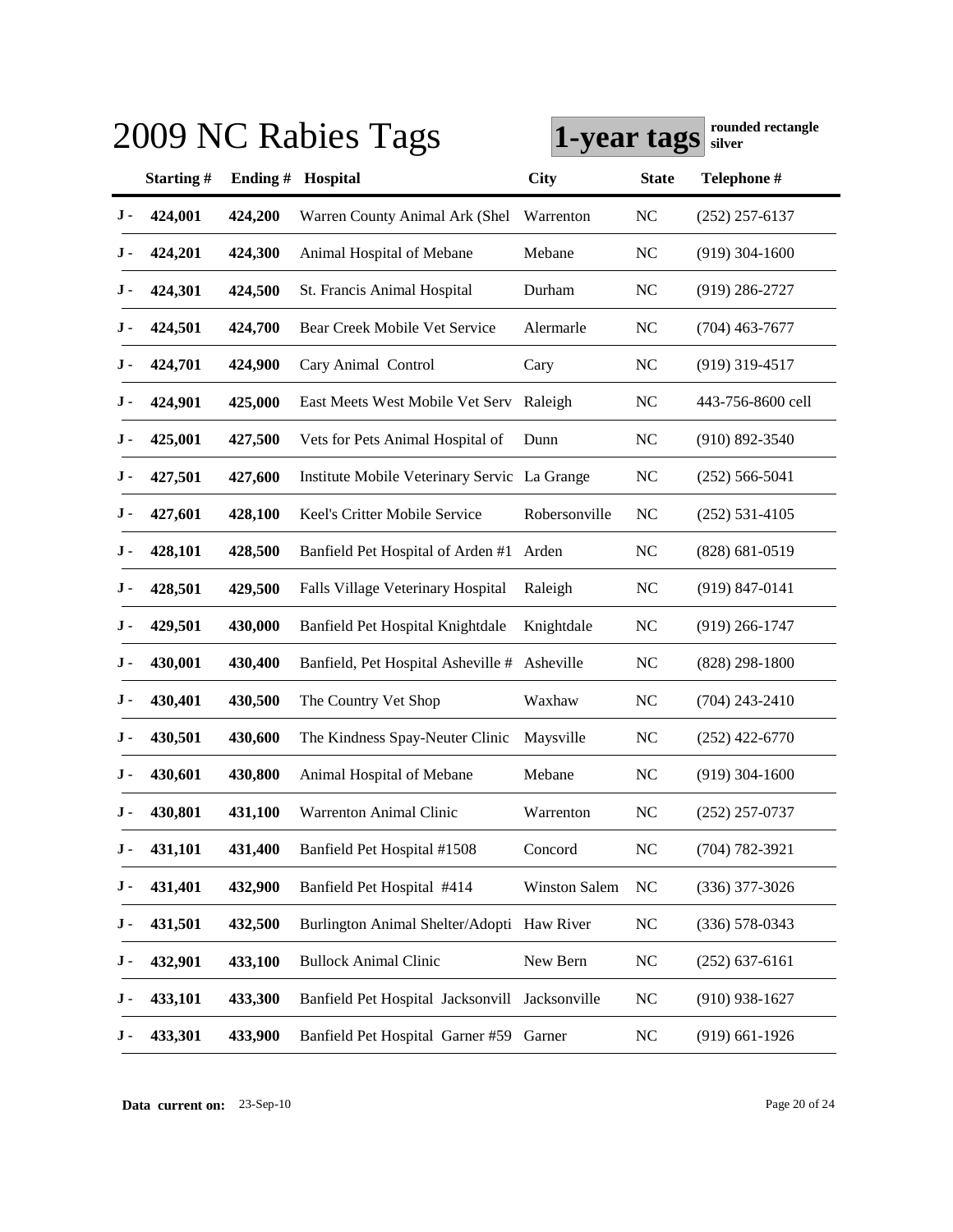|     |           |          | 2009 NC Rabies Tags                            | 1-year tags    |                | rounded rectangle<br>silver |
|-----|-----------|----------|------------------------------------------------|----------------|----------------|-----------------------------|
|     | Starting# | Ending # | Hospital                                       | <b>City</b>    | <b>State</b>   | Telephone #                 |
| J - | 433,901   | 434,100  | Lake Cross Veterinary Hospital, P Huntersville |                | <b>NC</b>      | $(704)$ 948-6300            |
| J - | 434,101   | 434,200  | Dr. Jenn Hodges                                | Cary           | <b>NC</b>      | 919-469-9000                |
| J - | 434,201   | 434,500  | Lewis Veterinary Clinic, P.A.                  | Stoneville     | <b>NC</b>      | $(336)$ 623-1953            |
| J - | 434,501   | 436,100  | Banfield Pet Hospital Jacksonvill              | Jacksonville   | <b>NC</b>      | $(910)$ 938-1627            |
| J - | 436,101   | 436,400  | Davis Animal Hospital                          | Statesville    | <b>NC</b>      | $(704)$ 872-6224            |
| J - | 436,401   | 436,500  | Cat Clinic of Cary                             | Cary           | N <sub>C</sub> | $(919)$ 469-9000            |
| J - | 436,501   | 437,500  | Spay Neuter Vet Clinic of Sandhil Vass         |                | N <sub>C</sub> | $(910)$ 692-3499            |
| J - | 437,501   | 437,600  | Dr. Jennifer Massey                            | Burlington     | <b>NC</b>      | 334-707-0190                |
| J - | 437,601   | 437,800  | All Saints Animal Hospital                     | Hendersonville | N <sub>C</sub> | $(828)$ 697-1717            |
| J - | 437,801   | 437,900  | Mobile Laser Veterinary Services               | Raleigh        | <b>NC</b>      | $(919)$ 720-6686            |
| J - | 437,901   | 480,000  | Greystone Animal Hospital                      | Raleigh        | <b>NC</b>      | $(919) 676 - 1711$          |
| J - | 438,001   | 438,300  | Dare County Animal Shelter                     | Manteo         | <b>NC</b>      | $(252)$ 475-5620            |
| J - | 438,301   | 438,400  | Applewood Veterinary Hospital,                 | Dallas         | N <sub>C</sub> | $(704)$ 922-0532            |
| J - | 438,401   | 438,600  | Cat Clinic of Cary                             | Cary           | NC             | $(919)$ 469-9000            |
| J - | 438,501   | 439,500  | <b>Iredell County Animal Control</b>           | Statesville    | NC             | $(704)$ 878-5424            |
| J - | 439,601   | 440,000  | Cherokee Animal Care Clinic                    | Whittier       | <b>NC</b>      | 828-497-3401                |
| J - | 440,001   | 441,000  | Riverbend Swine Consulting, PC                 | Goldsboro      | N <sub>C</sub> | (919) 734-3026              |
| J - | 441,001   | 441,100  | <b>Surry Spay Neuter Clinic</b>                | Ararat         | NC             | $(336)$ 756-2578            |
| J - | 441,101   | 441,400  | Pamlico Animal Hospital                        | Washington     | <b>NC</b>      | $(252)$ 946-2834            |
| J - | 441,401   | 441,600  | Greene County Health Dept                      | Snow Hill      | NC             | $(252)$ 747-8183            |
| J - | 441,601   | 441,700  | Paws of Hertford County                        | Murfreesboro   | NC             | $(252)$ 287-8998            |
| J - | 441,701   | 442,000  | Long Animal Hospital                           | Charlotte      | NC             | $(704)$ 523-2996            |
| J - | 442,001   | 442,100  | Paws At Your Doorstep Mobile V Cary            |                | <b>NC</b>      | 919-247-2670                |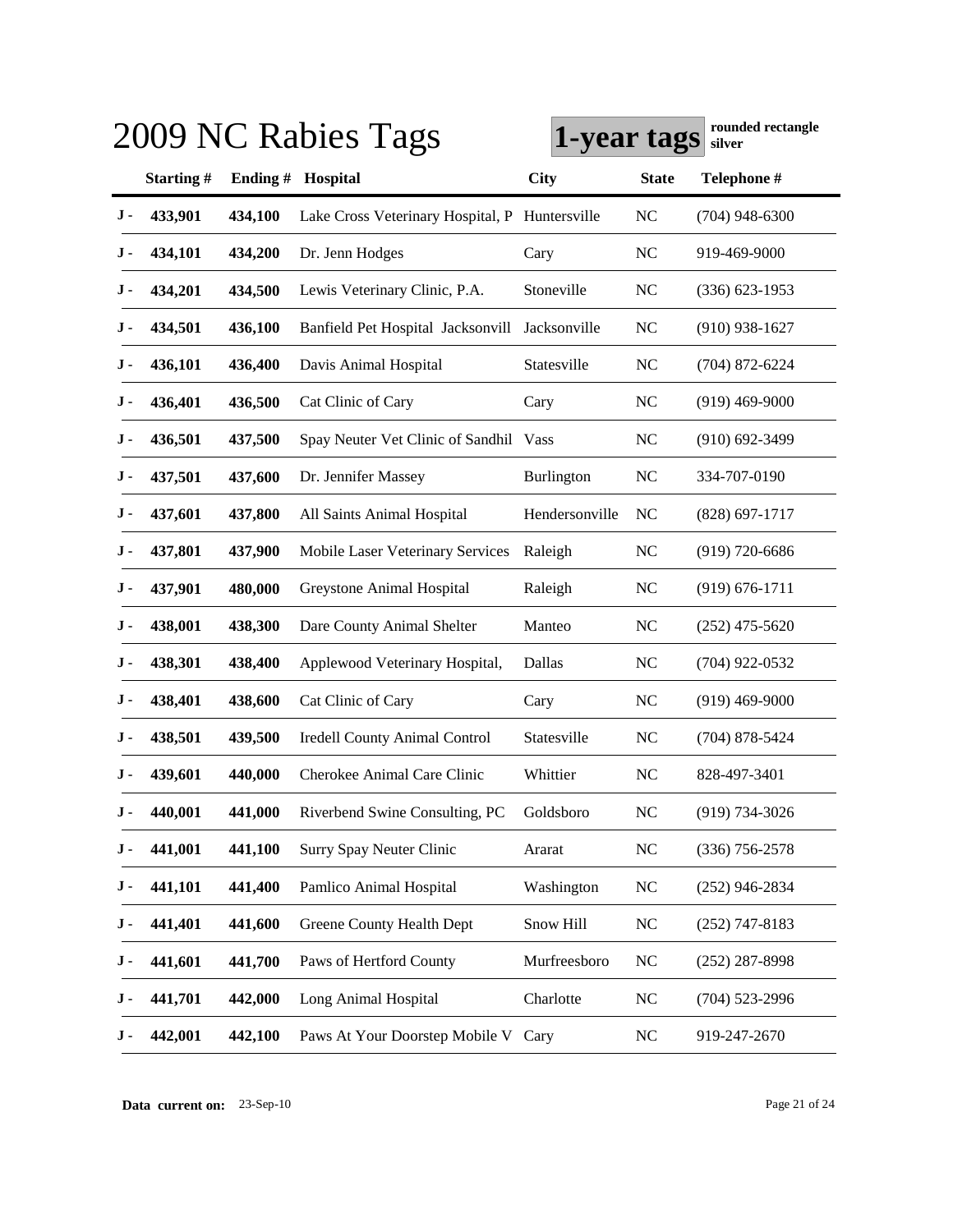|           |           |          | 2009 NC Rabies Tags                 | 1-year tags   |                | rounded rectangle<br>silver |
|-----------|-----------|----------|-------------------------------------|---------------|----------------|-----------------------------|
|           | Starting# | Ending # | Hospital                            | <b>City</b>   | <b>State</b>   | Telephone #                 |
| J -       | 442,101   | 442,200  | <b>Surry County Animal Control</b>  | Dodson        | N <sub>C</sub> | $(336)$ 401-8481            |
| J -       | 442,201   | 442,300  | Eastern Equine Veterinary Clinic    | Walstonburg   | <b>NC</b>      | $(252)$ 753-3162            |
| J -       | 442,301   | 442,400  | Westside Animal Hospital            | Durham        | <b>NC</b>      | $(919)$ 383-5578            |
| J -       | 442,401   | 442,600  | Catawba County Animal Control       | Newton        | <b>NC</b>      | $(828)$ 464-7686            |
| J -       | 442,601   | 442,900  | Lincolnton Animal Hospital, P.A.    | Lincolnton    | NC             | $(704) 732 - 0728$          |
| J -       | 442,900   | 443,000  | <b>Gaston County Animal Control</b> | Dallas        | <b>NC</b>      | 704-922-9716                |
| J -       | 443,001   | 443,100  | Wilmington Animal Health Care       | Wilmington    | <b>NC</b>      | $(910) 791 - 7101$          |
| J -       | 443,101   | 443,500  | Warsaw Animal Hospital              | Warsaw        | <b>NC</b>      | $(910)$ 293-3348            |
| J -       | 443,501   | 443,600  | Health in Harmony Int. Mobile V     | Apex          | N <sub>C</sub> | 919-924-4429                |
| J -       | 443,601   | 443,700  | Animal Hospital of Mebane           | Mebane        | <b>NC</b>      | $(919)$ 304-1600            |
| J -       | 443,701   | 443,800  | Judy A. Cary CRV (Pet Partners      | Lenoir        | NC             | 828-754-8114                |
| J -       | 443,801   | 444,000  | Ironton Animal Hospital             | Iron Station  | NC             | $(704) 732 - 4424$          |
| J -       | 444,001   | 444,200  | Garner Animal Hospital              | Garner        | <b>NC</b>      | $(919) 772 - 0404$          |
| J -       | 444,201   | 444,300  | <b>Jones County Health Dept</b>     | Trenton       | NC             | $(252)$ 448-9111            |
| J -       | 444,301   | 444,700  | Charlotte/Mecklenburg Animal C      | Charlotte     | <b>NC</b>      | $(704)$ 336-6695            |
| J -       | 444,801   | 444,900  | Reedy Creek Animal Clinic           | Cary          | NC             | 919-467-7848                |
| J -       | 444,901   | 445,000  | The Carolinas Animal Hospital       | Charlotte     | <b>NC</b>      | $(704)$ 588-9788            |
| J -       | 445,001   | 445,200  | Dilworth Animal Hospital            | Charlotte     | NC             | (9704) 575-7354             |
| $\bf J$ - | 445,201   | 445,700  | Animal Hospital of Beulaville, P.   | Beulaville    | <b>NC</b>      | $(910)$ 298-8188            |
| J -       | 445,701   | 445,900  | Catawba County Animal Control       | Newton        | <b>NC</b>      | $(828)$ 464-7686            |
| J -       | 445,901   | 446,000  | Warren County Animal Ark (Shel      | Warrenton     | <b>NC</b>      | $(252)$ 257-6137            |
| J -       | 446,001   | 447,000  | Pender Co Animal Control            | <b>Burgaw</b> | <b>NC</b>      | $(910)$ 259-1349            |
| J -       | 447,001   | 447,500  | Humane Society Spay/Neuter          | Charlotte     | <b>NC</b>      | $(704)$ 333-4130            |

**Data current on:** 23-Sep-10 Page 22 of 24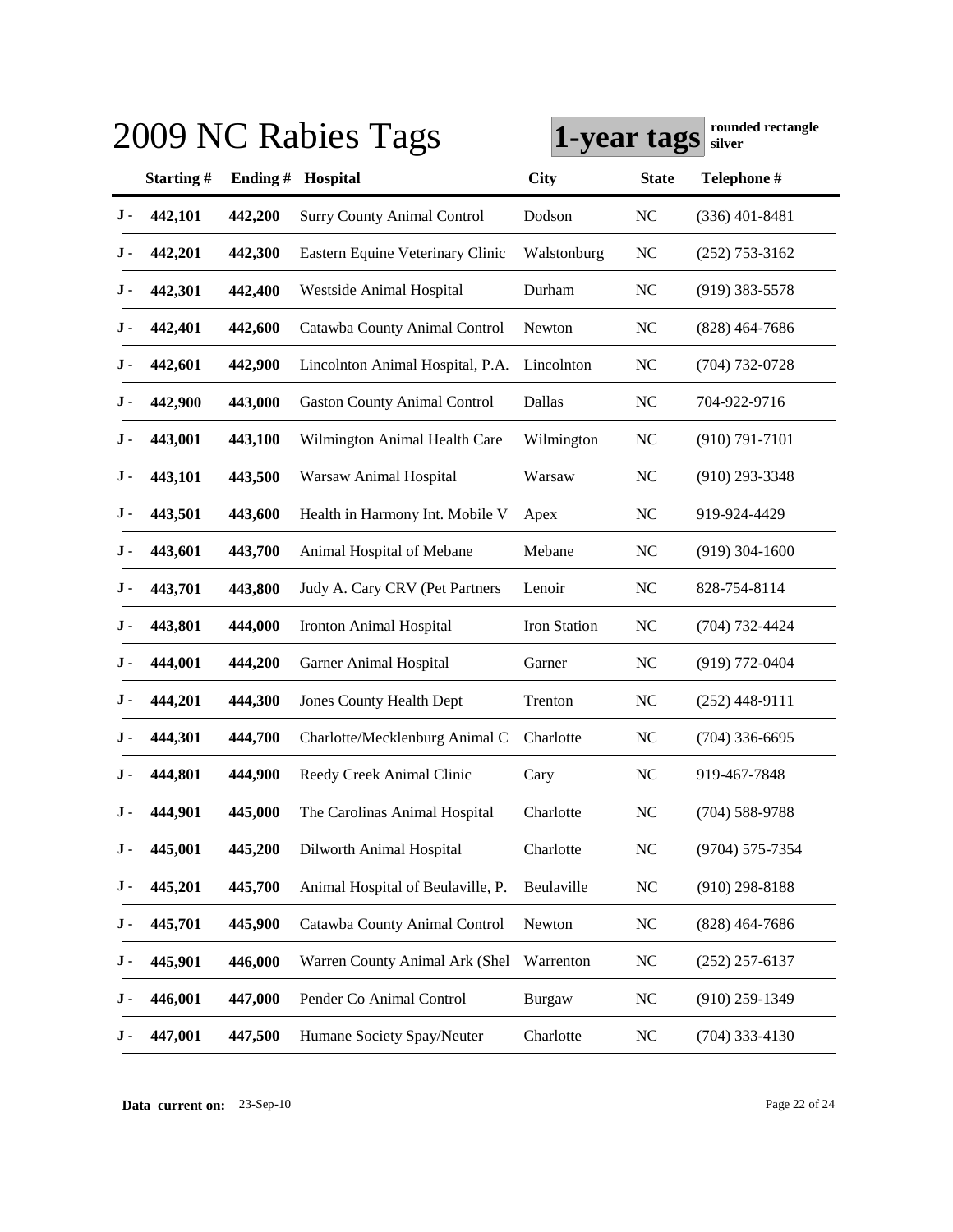|     |           |          | 2009 NC Rabies Tags                   | 1-year tags   |                | rounded rectangle<br>silver |
|-----|-----------|----------|---------------------------------------|---------------|----------------|-----------------------------|
|     | Starting# | Ending # | Hospital                              | <b>City</b>   | <b>State</b>   | Telephone #                 |
| J - | 447,501   | 447,700  | <b>Ironton Animal Hospital</b>        | Iron Station  | <b>NC</b>      | (704) 732-4424              |
| J - | 447,701   | 447,900  | Hyde County Rabies Clinic             | Fairfield     | <b>NC</b>      | $(252)$ 945-5543            |
| J - | 447,901   | 448,000  | Paws At Your Doorstep Mobile V        | Cary          | <b>NC</b>      | 919-247-2670                |
| J - | 448,001   | 448,100  | <b>Stanly County HD Animal Contro</b> | Albermarle    | <b>NC</b>      | 704-982-8354                |
| J - | 448,101   | 448,400  | Animal Hospital of Beulaville, P.     | Beulaville    | <b>NC</b>      | $(910)$ 298-8188            |
| J - | 448,401   | 448,500  | Davis Animal Hospital                 | Statesville   | N <sub>C</sub> | $(704)$ 872-6224            |
| J - | 448,801   | 449,200  | Animal Center of Moore County         | Carthage      | <b>NC</b>      | $(910)$ 947-2858            |
| J - | 449,201   | 449,300  | Bear Creek Mobile Vet Service         | Alermarle     | <b>NC</b>      | $(704)$ 463-7677            |
| J - | 449,301   | 449,500  | <b>Surry Spay Neuter Clinic</b>       | Ararat        | <b>NC</b>      | $(336)$ 756-2578            |
| J - | 449,501   | 449,600  | <b>Greystone Animal Hospital</b>      | Raleigh       | <b>NC</b>      | $(919) 676 - 1711$          |
| J - | 449,601   | 449,800  | Animal Hospital of Mebane             | Mebane        | <b>NC</b>      | $(919)$ 304-1600            |
| J - | 449,801   | 449,900  | Morganton Animal Clinic               | Morganton     | <b>NC</b>      | $(828)$ 433-9265            |
| J - | 449,901   | 450,000  | Robeson County Animal Shelter         | St. Paul      | <b>NC</b>      | $(910) 865 - 2200$          |
| J - | 450,001   | 450,300  | Cherokee Animal Care Clinic           | Whittier      | NC             | 828-497-3401                |
| J - | 450,301   | 450,500  | Onslow Animal Hospital, Inc.          | Jacksonville  | <b>NC</b>      | $(910)$ 347-1219            |
| J - | 450,501   | 450,700  | Lewis Veterinary Clinic, P.A.         | Stoneville    | <b>NC</b>      | $(336)$ 623-1953            |
| J - | 450,701   | 451,200  | Banfield Pet Hospital #415            | Fayetteville  | <b>NC</b>      | $(910) 864 - 1337$          |
| J - | 451,201   | 451,300  | Long Animal Hospital                  | Charlotte     | NC             | $(704)$ 523-2996            |
| J - | 451,301   | 451,500  | Keel's Critter Mobile Service         | Robersonville | <b>NC</b>      | $(252) 531 - 4105$          |
| J - | 451,501   | 451,700  | Cat Clinic of Cary                    | Cary          | NC             | $(919)$ 469-9000            |
| J - | 451,701   | 451,800  | A Country Vet Clinic                  | Wilmington    | NC             | 910-612-5863 cell           |
| J - | 451,801   | 451,900  | <b>Lincoln County Animal Services</b> | Lincolnton    | NC             | $(704)$ 736-8517            |
| J - | 451,901   | 452,500  | Spay Neuter Assistance Program        | New Hill      | <b>NC</b>      | $(919) 783 - 7627$          |